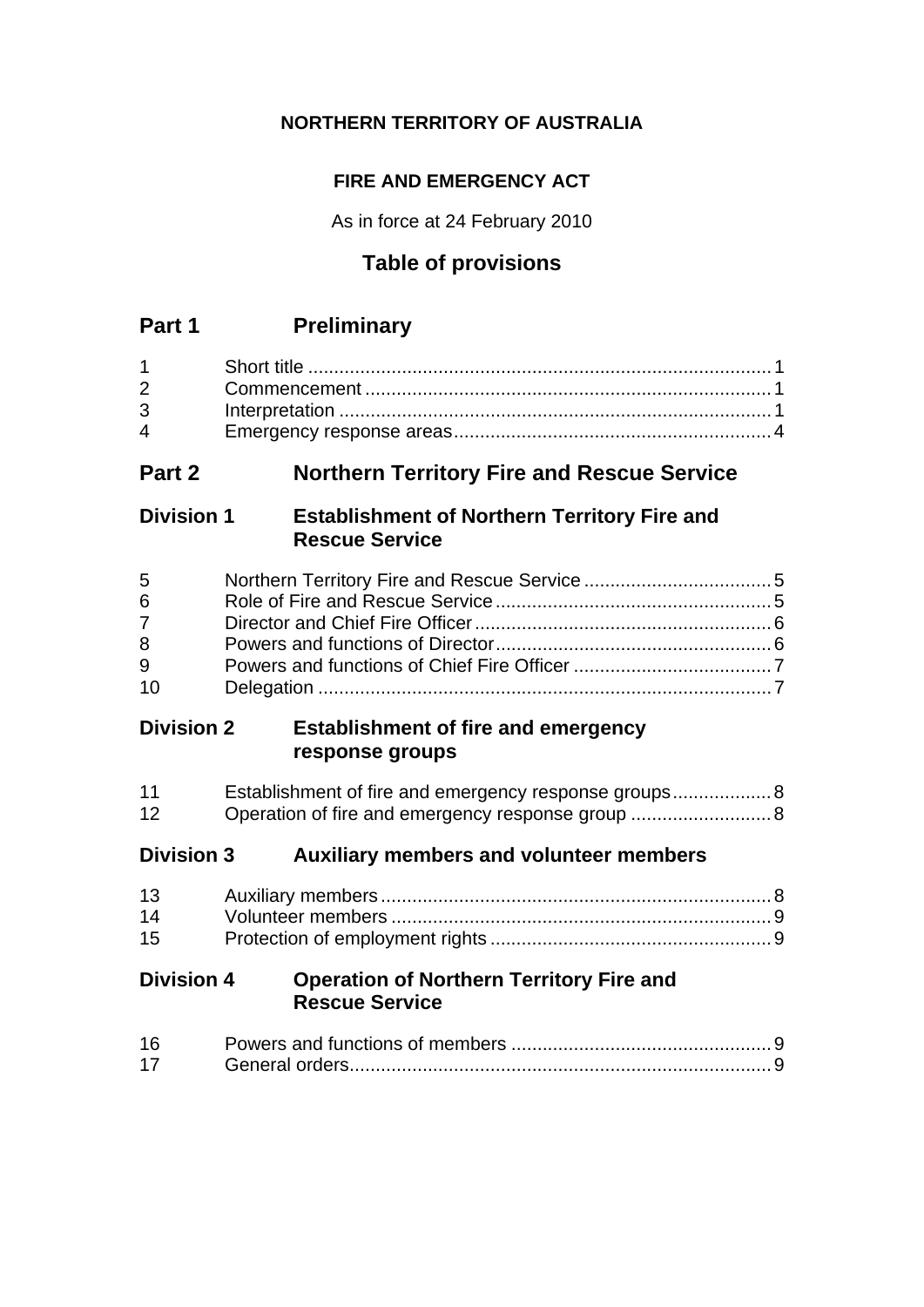# **Part 3 Fires and other emergencies**

# **Division 1 Dealing with fires and other emergencies**

| 18 |  |
|----|--|
| 19 |  |
| 20 |  |
| 21 |  |

# **Division 2 Investigations of fires and other emergencies**

| 22 |  |
|----|--|
| 23 |  |
| 24 |  |

# **Division 3 Prevention of fires and other emergencies**

| 24A |                                                                 |  |
|-----|-----------------------------------------------------------------|--|
| 25  |                                                                 |  |
| 26  |                                                                 |  |
| 27  |                                                                 |  |
| 27A |                                                                 |  |
| 27B | Certain buildings may be treated as within different prescribed |  |
|     |                                                                 |  |
|     |                                                                 |  |

# **Part 4 Restrictions on lighting fires**

| <b>Division 1</b> |  | Fires in open air |  |
|-------------------|--|-------------------|--|
|                   |  |                   |  |

| 28 |  |
|----|--|
| 29 |  |
| 30 |  |

**Division 2 Fire ban days**

| 31 |  |
|----|--|
| 32 |  |

# **Part 5 Responsibilities of occupiers of land in relation to fires**

| 33 |  |
|----|--|
| 34 |  |

**Part 6 Offences**

| <b>Division 1</b> | <b>Offences relating to fires</b> |
|-------------------|-----------------------------------|
|-------------------|-----------------------------------|

| 35 |  |  |
|----|--|--|
|    |  |  |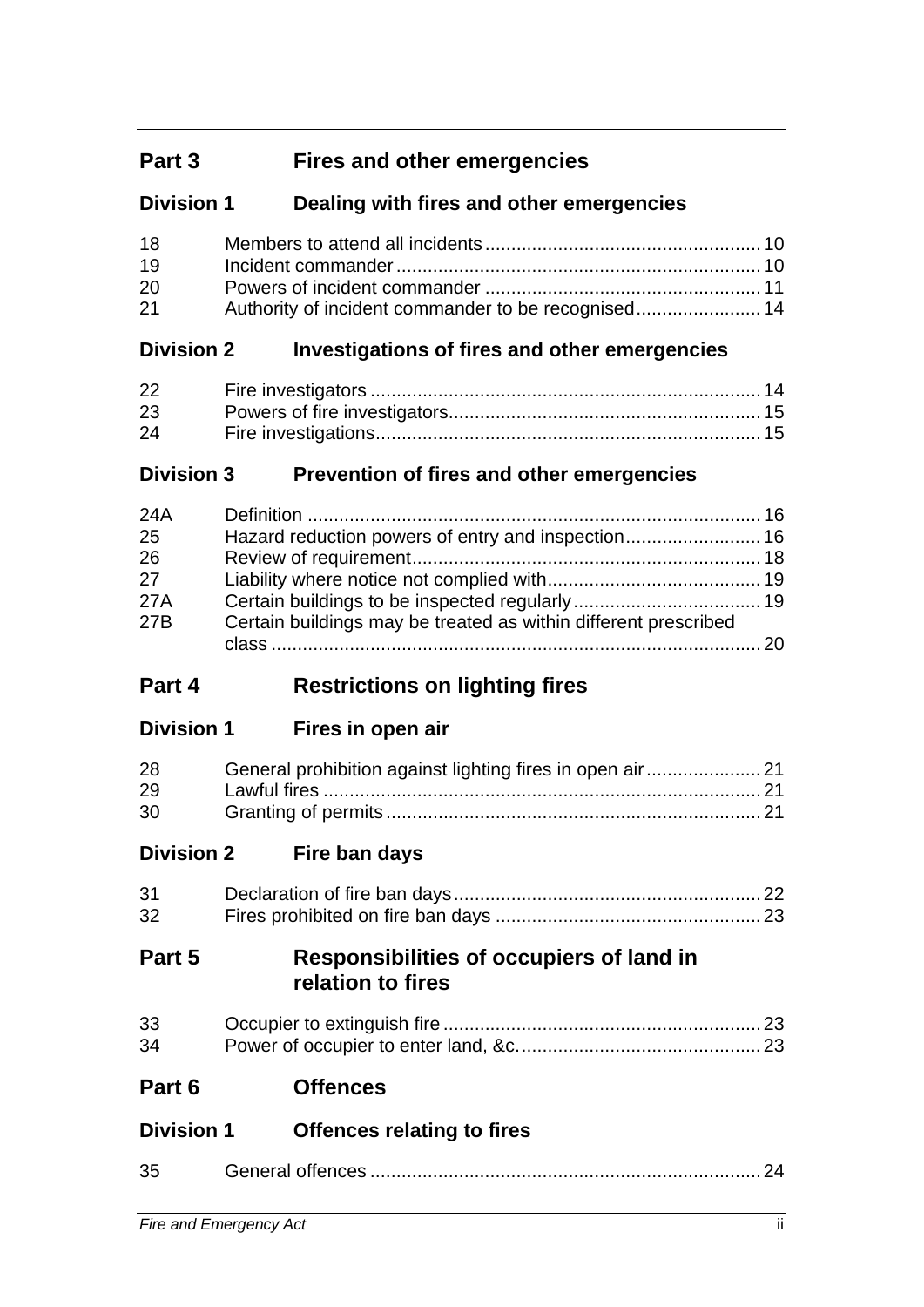| 36                                                                               |                                                                  |  |
|----------------------------------------------------------------------------------|------------------------------------------------------------------|--|
| <b>Division 2</b>                                                                | <b>Offences in relation to Fire and Rescue</b><br><b>Service</b> |  |
| 37<br>38<br>39<br>40                                                             |                                                                  |  |
| Part 7                                                                           | <b>Miscellaneous</b>                                             |  |
| 41<br>42<br>43<br>44<br>45<br>46<br>47<br>48<br>49<br>50<br>51<br>52<br>53<br>54 |                                                                  |  |
| 55<br>56                                                                         |                                                                  |  |

# **ENDNOTES**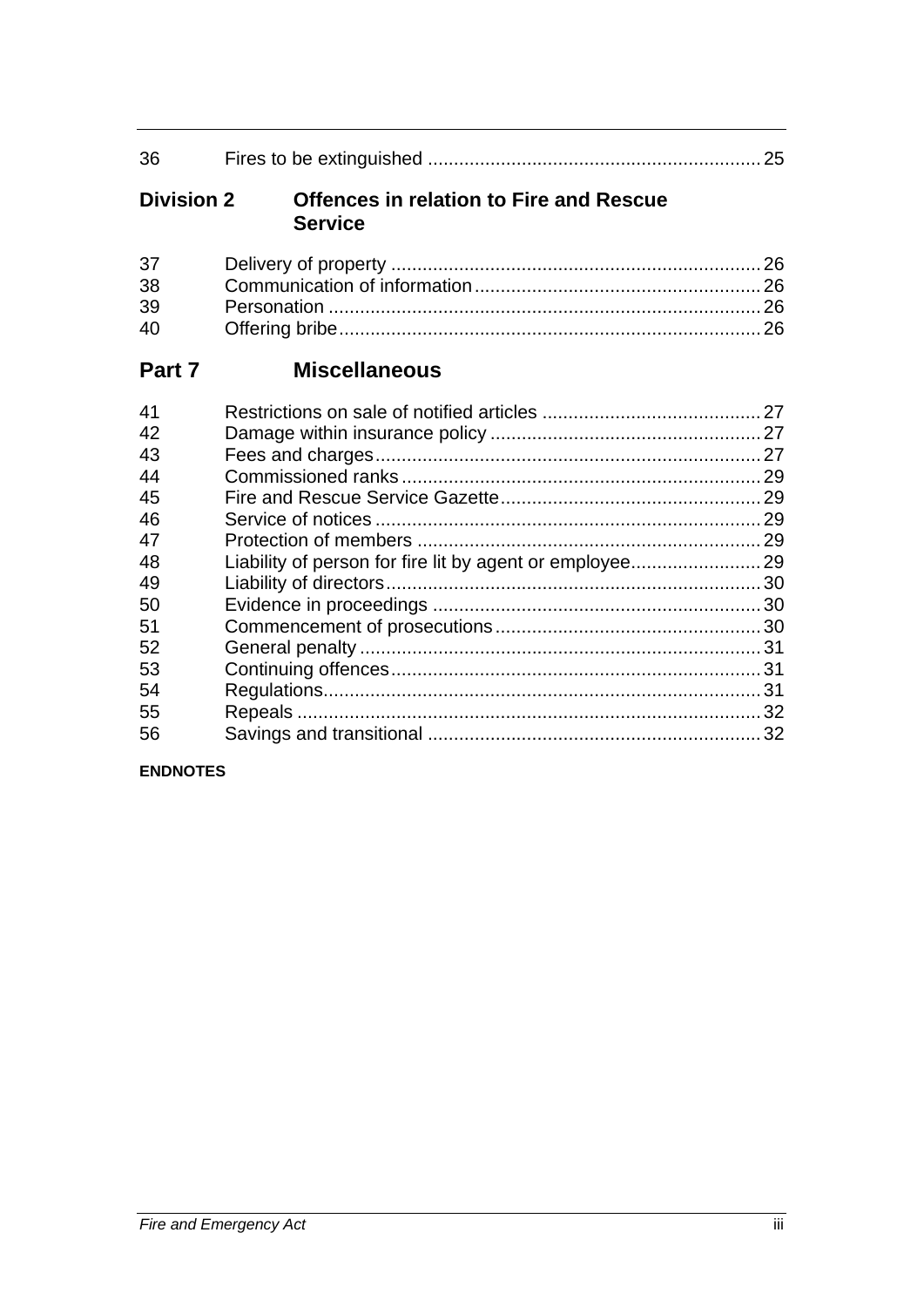### **NORTHERN TERRITORY OF AUSTRALIA**

This reprint shows the Act as in force at 24 February 2010. Any amendments that commence after that date are not included.

\_\_\_\_\_\_\_\_\_\_\_\_\_\_\_\_\_\_\_\_

\_\_\_\_\_\_\_\_\_\_\_\_\_\_\_\_\_\_\_\_

### **FIRE AND EMERGENCY ACT**

An Act to provide for the establishment of the northern territory fire and rescue service, the operational and emergency response activities of the service, the protection of life, property and the environment against fires and other emergencies and for related purposes

### **Part 1** Preliminary

#### <span id="page-3-0"></span>**1 Short title**

This Act may be cited as the *Fire and Emergency Act*.

#### <span id="page-3-1"></span>**2 Commencement**

This Act shall come into operation on a date to be fixed by the Administrator by notice in the *Gazette*.

#### <span id="page-3-2"></span>**3 Interpretation**

(1) In this Act:

*authorised* means authorised, in writing, by the Director.

*auxiliary member* means a person appointed under section 13 to be an auxiliary member of the Fire and Rescue Service.

*Chief Executive Officer* means the Chief Executive Officer, within the meaning of the *Public Sector Employment and Management Act*, of the Fire and Rescue Service and includes the person holding office under section 56(5).

*Chief Fire Officer* means the Chief Fire Officer of the Fire and Rescue Service referred to in section 7.

**Director** means the Director of the Fire and Rescue Service referred to in section 7.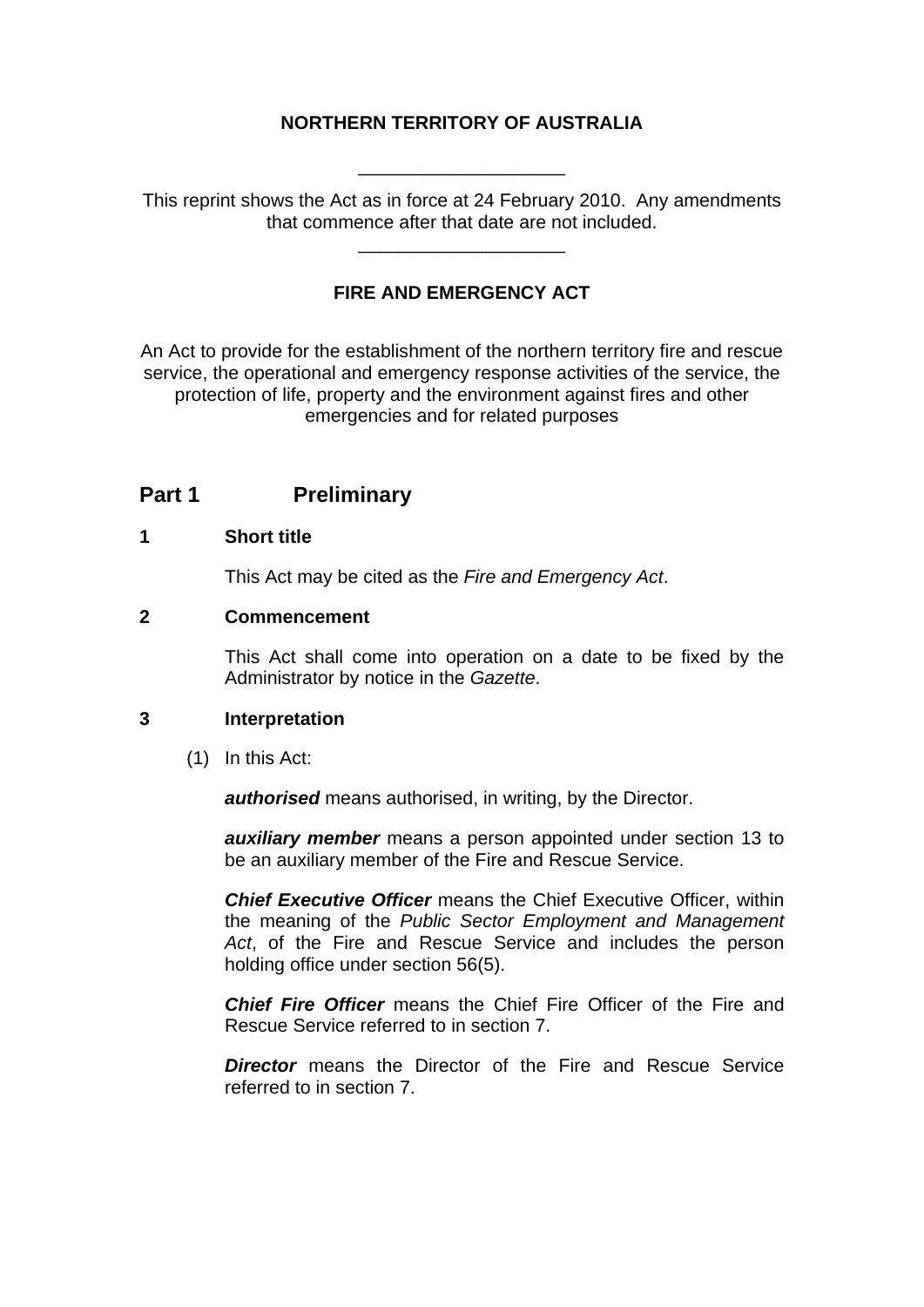*emergency* means an occurrence, where effective response is within the capacity and resources of the Fire and Rescue Service as determined by the Chief Executive Officer, that:

- (a) causes or threatens to cause:
	- (i) loss of life or property; or
	- (ii) injury to persons or property or distress to persons;
- (b) in any way endangers the safety of the public of the Territory; or
- (c) in any way causes or threatens to cause damage to the environment of the Territory.

*emergency response area* means an area declared under section 4, or deemed under section 56, to be an emergency response area.

*fire and emergency response group* means a fire and emergency response group established under section 11 or 56.

*Fire and Rescue Service* means the Northern Territory Fire and Rescue Service established by section 5.

*fire ban day* means a day declared a fire ban day under section 31.

*fire investigator* means a person appointed as a fire investigator under section 22.

*flammable or combustible material* includes:

- (a) a substance capable of ignition or combustion:
	- (i) by the application of heat;
	- (ii) by means of a spark or flame; or
	- (iii) by spontaneous causes; and
- (b) a substance prescribed to be flammable or combustible material.

*hazard reduction* means taking precautionary action and conducting inspections, other than as part of the response to an existing incident, to eliminate or reduce danger by fire or other emergency to life or property.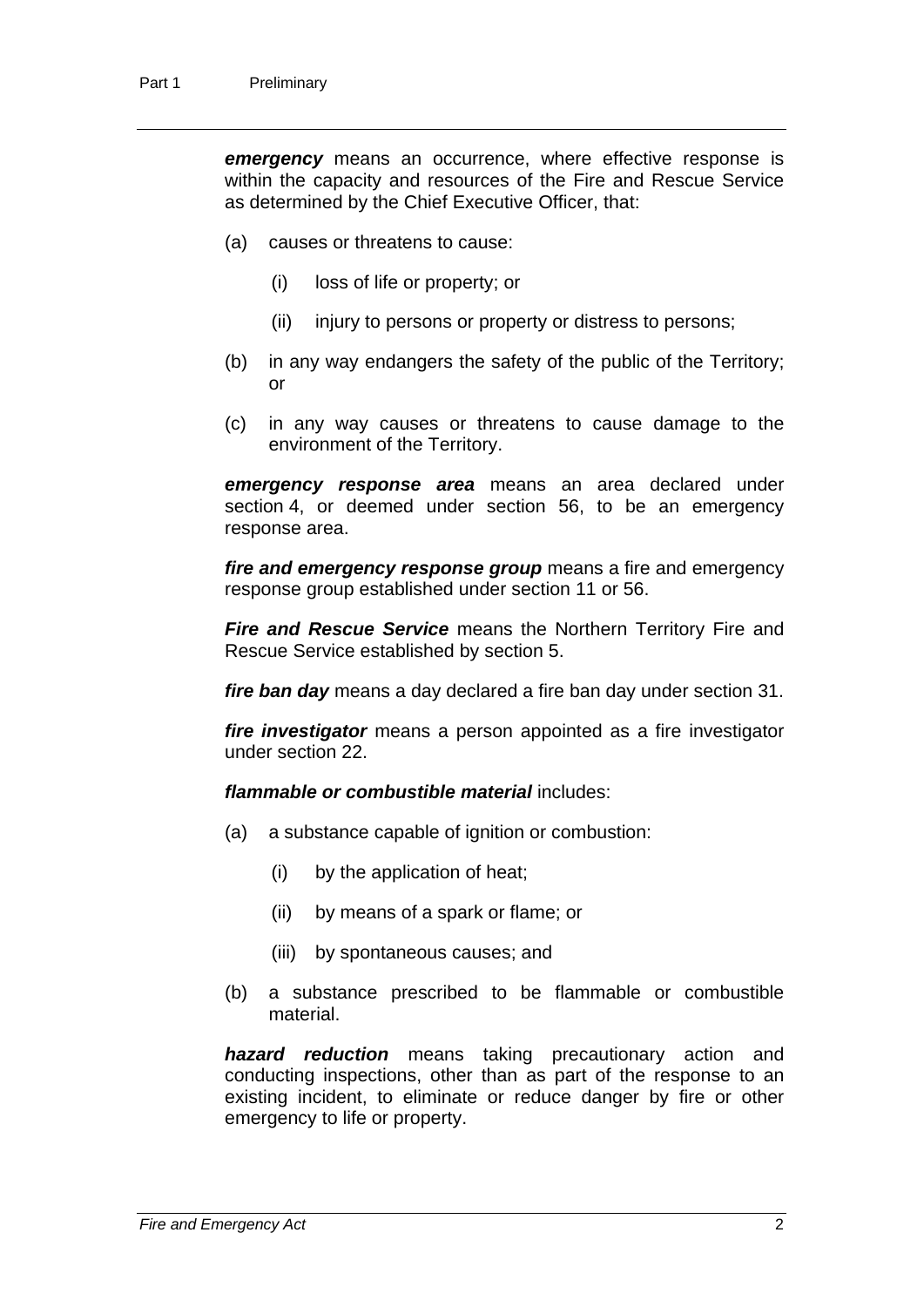*hazardous material* means a substance or thing that is a dangerous good, within the meaning of the *Dangerous Goods Act*, or a product or substance that has the potential to harm life, health, property or the environment.

*incident* means a fire or other emergency.

*incident commander* means the member or person who, in accordance with section 19, is in command of a fire or other emergency, or the member to whom the powers and functions of the incident commander are transferred under that section.

*in the open air* means any place other than in a permanent structure.

#### *member* means:

- (a) an employee, within the meaning of the *Public Sector Employment and Management Act*, employed in the Fire and Rescue Service;
- (b) an auxiliary member; or
- (c) a volunteer member.

*occupier*, in relation to land, includes:

- (a) a person having, or being entitled to, the use or management of land; and
- (b) where land is let in separate parts, a person receiving or entitled to receive the rent payable in respect of those separate parts, either on his or her own account or as agent for another person,

and includes a person in occupation of land belonging to the Territory, the Commonwealth or a State or another Territory of the Commonwealth, notwithstanding any want or defect of title to occupy the land.

*owner*, in relation to land, means the person in actual receipt of, or entitled to receive, the rents and profits of the land or who, if the land was let, would be entitled to receive the rents and profits whether as beneficiary, owner, trustee, executor or mortgagee in possession or as agent or attorney for another person.

*permanent structure* means a structure of a permanent kind consisting of a roof and fully or partly enclosed sides and includes a caravan but does not include a tent.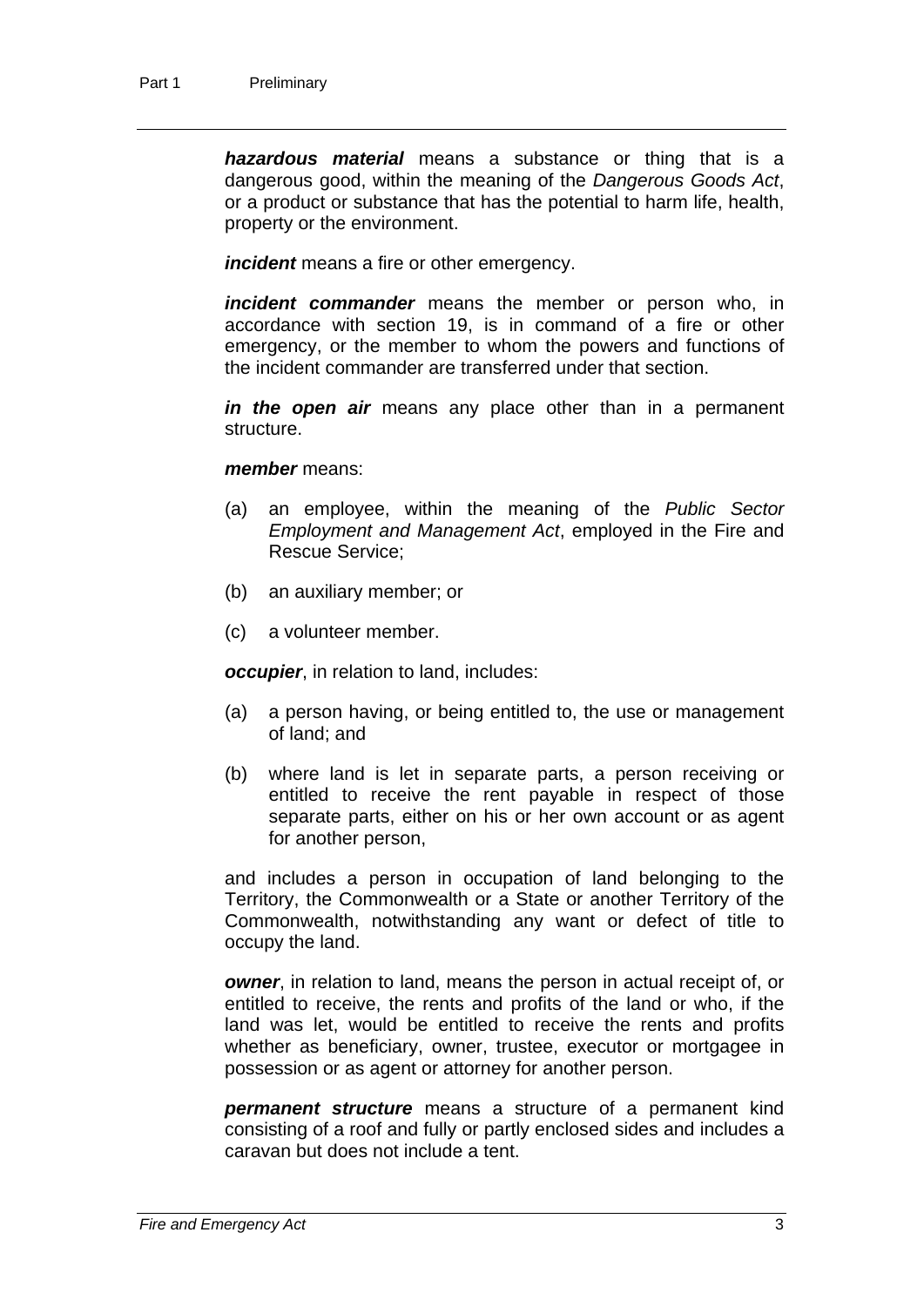*permit* means a permit granted under section 30.

*police officer* means a member of the Police Force.

*vehicle* includes:

- (a) any means of conveyance that runs on wheels;
- (b) a train or part of a train; and
- (c) an aircraft.

*vessel* means a ship, barge, boat or other vessel designed to float on water and includes:

- (a) an air-cushioned craft capable of being used as a means of transportation on water; and
- (b) a structure that floats or is designed to be floatable so as to allow the structure to be towed to a location offshore for oil or gas exploration or production or another industrial application.

*volunteer member* means a person appointed under section 14 to be a volunteer member of the Fire and Rescue Service.

- (2) For the purposes of this Act, a person is taken to light a fire if the person:
	- (a) lights, maintains or uses the fire;
	- (b) aids, procures or counsels another to light, maintain or use the fire; or
	- (c) being the owner or occupier of the land on which the fire is lit, permits another to light, maintain or use the fire.

#### <span id="page-6-0"></span>**4 Emergency response areas**

- (1) The Minister may, for the purposes of this Act, by notice in the *Gazette*, declare an area to be an emergency response area.
- (2) The declaration of an area as an emergency response area does not affect any contractual arrangements under which fire and rescue services are provided for the area, whether the contractual arrangements are entered into before or after the declaration.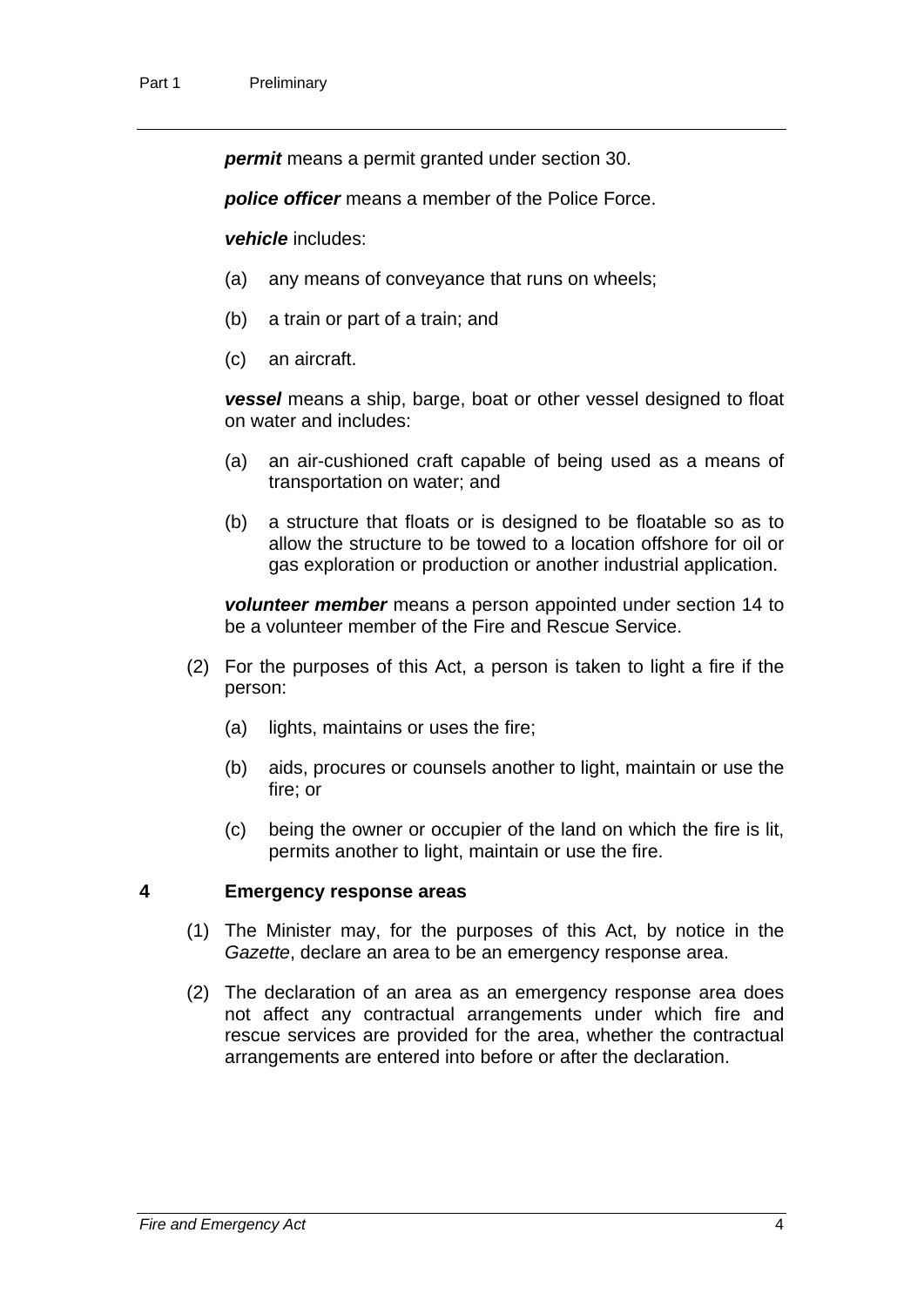# **Part 2 Northern Territory Fire and Rescue Service**

#### **Division 1 Establishment of Northern Territory Fire and Rescue Service**

#### <span id="page-7-0"></span>**5 Northern Territory Fire and Rescue Service**

- (1) There is established by this Act the Northern Territory Fire and Rescue Service.
- (2) For the purposes of the *Public Sector Employment and Management Act*, the Fire and Rescue Service is an Agency within the meaning of that Act.

#### <span id="page-7-1"></span>**6 Role of Fire and Rescue Service**

The role of the Fire and Rescue Service is, subject to any other Act:

- (a) to respond to all incidents in an emergency response area; and
- (b) to respond to all hazardous material incidents and transport accident rescues, wherever occurring, in the Territory; and
- (c) to respond to incidents (other than those referred to in paragraph (b) outside an emergency response area when requested by a police officer or a member of an organisation having responsibilities to respond to such incidents and where:
	- (i) sufficient resources of the Fire and Rescue Service remain available to respond to incidents referred to in paragraph (a); and
	- (ii) a response is within the resources and capabilities of the Fire and Rescue Service; and
	- (iii) a response will materially contribute to extinguishing or controlling the fire or dealing with the emergency; and
- (ca) to investigate the cause of a fire anywhere in the Territory; and
- (cb) to undertake hazard reduction:
	- (i) to eliminate or reduce danger to life or property by fires (other than bushfires) and other emergencies anywhere in the Territory; and
	- (ii) to eliminate or reduce danger to life or property by bushfires in an emergency response area; and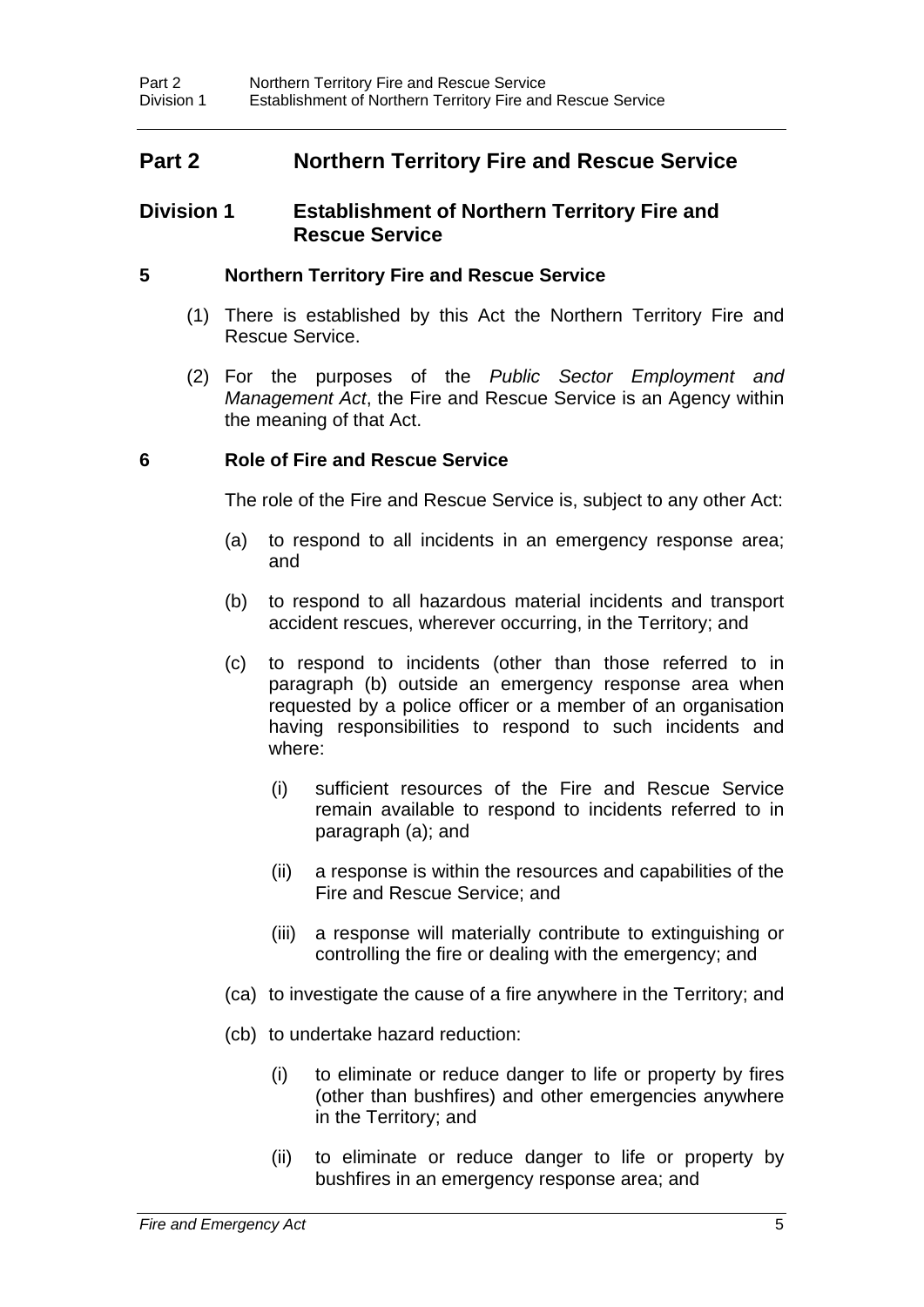- (cc) to conduct training courses (with or without charge) in relation to any aspect of fire safety; and
- (d) to conduct community education and awareness programs relating to fires and other emergencies and, in particular, relating to fire safety and prevention; and
- (e) to develop and administer programs designed to promote safety in building structures; and
- (f) to exercise those powers and perform those functions that are imposed on it or a member by any other law in force in the Territory.

#### <span id="page-8-0"></span>**7 Director and Chief Fire Officer**

- (1) There is a Director and a Chief Fire Officer of the Fire and Rescue Service.
- (2) The Chief Fire Officer shall be a person with substantial experience in the emergency response activities of a fire and rescue service.

#### <span id="page-8-1"></span>**8 Powers and functions of Director**

- (1) Subject to the directions of the Chief Executive Officer, the Director has general control and overall responsibility for the management of the Fire and Rescue Service.
- (2) Without limiting subsection (1), the functions of the Director are to:
	- (a) make provision in every emergency response area, so far as the capacity and resources of the Fire and Rescue Service permits, for the effective response to all incidents, including preventing, suppressing and extinguishing fires or dealing with emergencies and for the safety of people and property endangered by fire or other emergencies;
	- (b) ensure that the Fire and Rescue Service is maintained in accordance with this Act and in a state of operational readiness;
	- (c) review the efficiency and effectiveness of the Fire and Rescue Service;
	- (d) make provision for effective co-operation between the Fire and Rescue Service, the Bushfires Council established under the *Bushfires Act* and the Northern Territory Emergency Service established under the *Disasters Act*;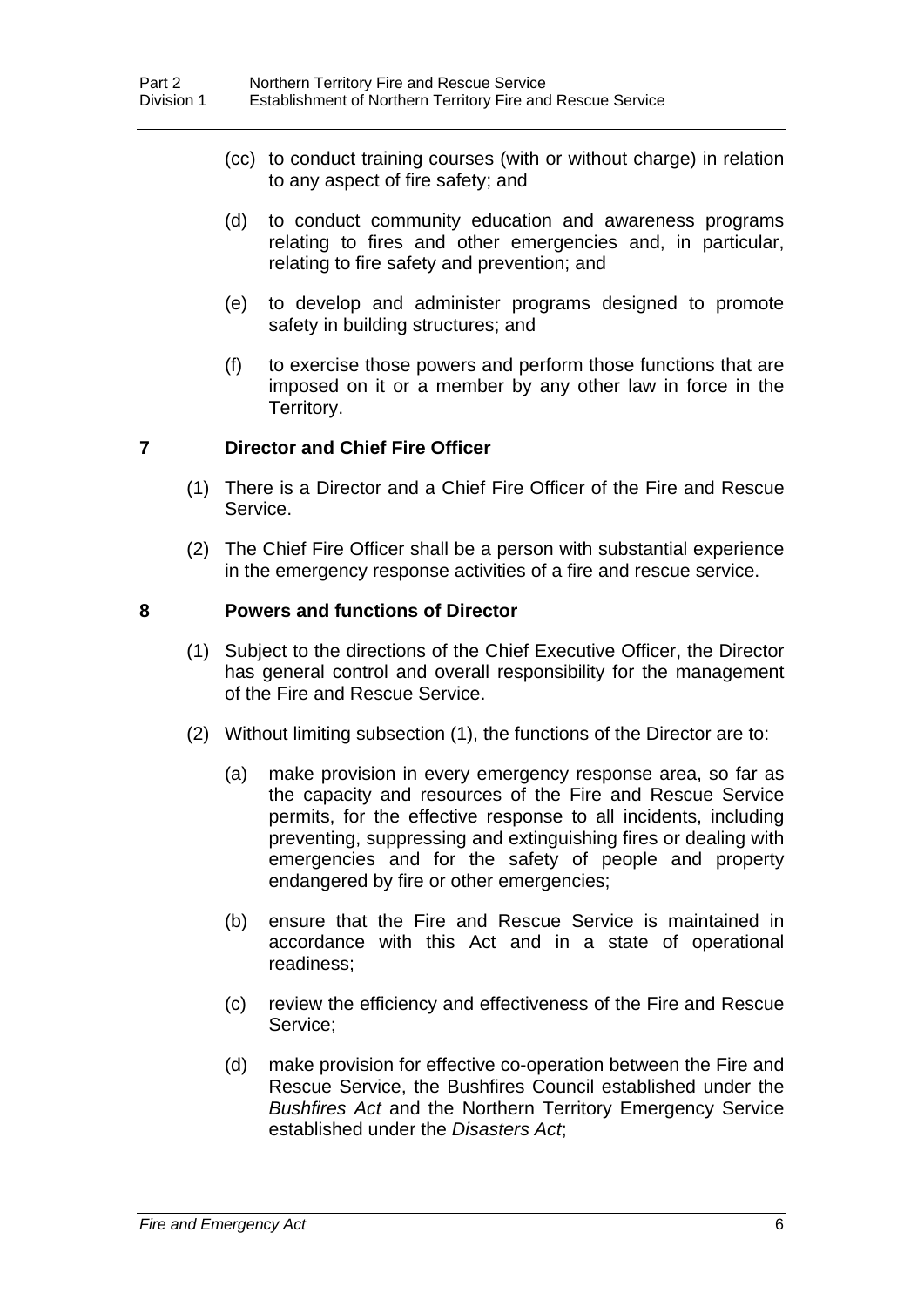- (e) enter into agreements and protocol arrangements with organisations, either within or outside the Territory, that can assist the Fire and Rescue Service in the performance of its role under this Act;
- (f) enter into contractual arrangements for the provision of fire and rescue services, whether within an emergency response area or not;
- (g) enter into contractual arrangements for the provision of services ancillary to fire and rescue services, including (but not limited to) the supply, installation and monitoring of fire alarm systems; and
- (h) enter into contractual arrangements for the provision (with or without charge) of training programs and public awareness programs.
- (3) The Director has power to do all things that are necessary or convenient to be done for or in connection with or incidental to the performance of his or her functions and the exercise of his or her powers.

### <span id="page-9-0"></span>**9 Powers and functions of Chief Fire Officer**

- (1) Subject to the directions of the Director, the Chief Fire Officer has operational responsibility for the Fire and Rescue Service.
- (2) The Chief Fire Officer has power to do all things that are necessary or convenient to be done for or in connection with or incidental to the performance of his or her functions and the exercise of his or her powers.

#### <span id="page-9-1"></span>**10 Delegation**

- (1) The Minister or the Director may, in writing, delegate to a person, including the person from time to time holding, acting in or performing the duties of an office, designation or position, any of his or her powers and functions under this Act, other than this power of delegation.
- (2) A power or function delegated under this section, when exercised or performed by the delegate shall, for the purpose of this Act, be deemed to have been exercised or performed by the Minister or the Director, as the case may be.
- (3) A delegation under this section does not prevent the exercise of a power or the performance of a function by the Minister or the Director.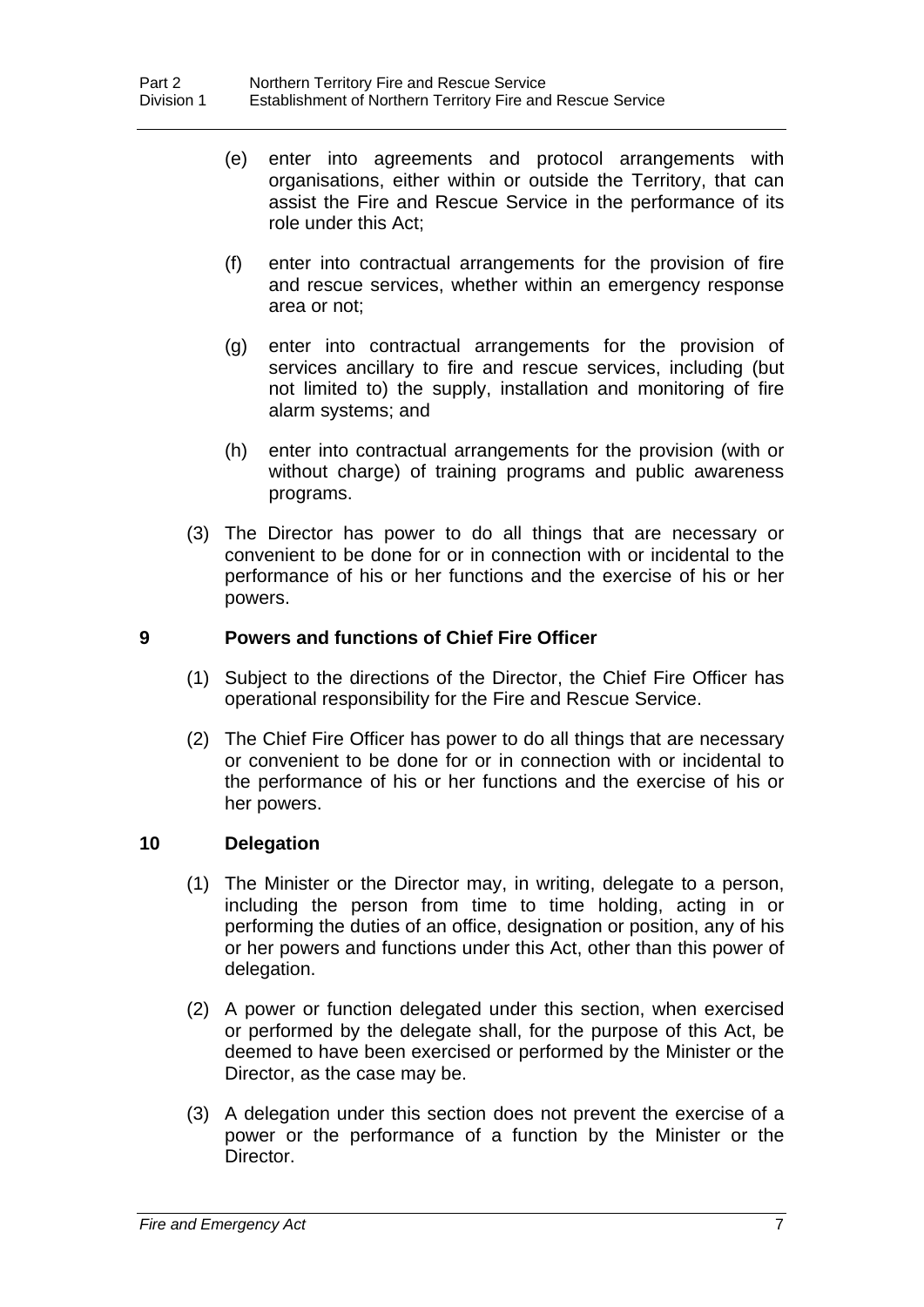(4) For the purposes of this Act, the Chief Executive Officer has and may exercise the powers and perform the functions of the Director.

### **Division 2 Establishment of fire and emergency response groups**

#### <span id="page-10-0"></span>**11 Establishment of fire and emergency response groups**

- (1) The Minister may, for the purposes of this Act, establish fire and emergency response groups.
- (2) Where the Minister establishes a fire and emergency response group under subsection (1), the Minister shall determine:
	- (a) the name of the fire and emergency response group; and
	- (b) the area in which the fire and emergency response group will operate.

#### <span id="page-10-1"></span>**12 Operation of fire and emergency response group**

- (1) In respect of each fire and emergency response group, the Director shall determine:
	- (a) the core functions of the fire and emergency response group;
	- (b) the constitution under which the fire and emergency response group will operate; and
	- (c) the relationship of the fire and emergency response group with other fire and emergency response groups and its obligations to other fire and emergency response groups.
- (2) The constitution of a fire and emergency response group may be amended, with the approval of the Director, in the manner set out in the constitution.
- (3) A fire and emergency response group shall consist of the members who, in accordance with the constitution, are the members of the group.

#### **Division 3 Auxiliary members and volunteer members**

#### <span id="page-10-2"></span>**13 Auxiliary members**

- (1) The Director may appoint a person to be an auxiliary member of the Fire and Rescue Service.
- (2) An auxiliary member shall be paid for his or her services in accordance with a scale of fees determined by the Minister.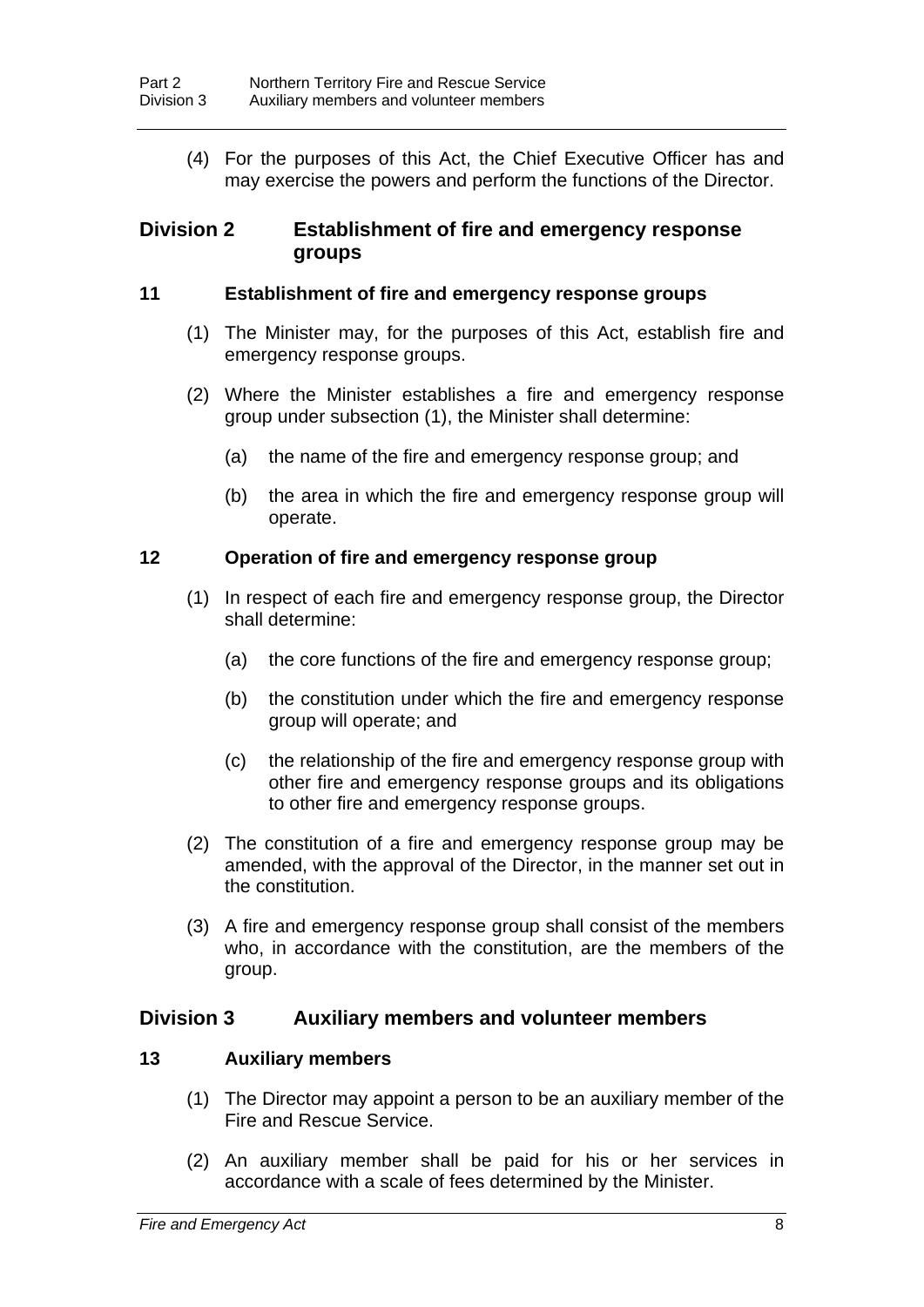(3) Subject to subsection (2), an auxiliary member shall be employed on such terms and conditions as are determined, from time to time, by the Director.

#### <span id="page-11-0"></span>**14 Volunteer members**

- (1) The Director may appoint a person to be a volunteer member of the Fire and Rescue Service.
- (2) A volunteer member shall not be paid for his or her services.

### <span id="page-11-1"></span>**15 Protection of employment rights**

An auxiliary member or volunteer member who, during or immediately after a fire or other emergency, is absent from his or her usual employment or duties in connection with the fire or emergency, shall not be liable for dismissal, loss of long service leave, sick leave, recreation leave or other benefits to which he or she may be entitled under the industrial award or agreement applicable to his or her usual employment, by reason only of his or her absence on those duties, whether or not his or her usual employer has consented to the absence.

### **Division 4 Operation of Northern Territory Fire and Rescue Service**

#### <span id="page-11-2"></span>**16 Powers and functions of members**

- (1) A member shall exercise such powers and perform such functions as are conferred or imposed on the member by or under this Act or any other law in force in the Territory.
- (2) A member shall promptly obey all lawful instructions given to the member by a member of a higher rank, or a member of the same rank, under whose control, direction or supervision the member is performing his or her duties.

#### <span id="page-11-3"></span>**17 General orders**

- (1) The Director may, from time to time, in writing, issue such general orders and instructions as are necessary to ensure the effective and efficient operation of the Fire and Rescue Service.
- (2) Without limiting the generality of subsection (1), the general orders and instructions may make provision for and in relation to:
	- (a) the ranks in, and the command structure of, the Fire and Rescue Service;
	- (b) methods of training of members;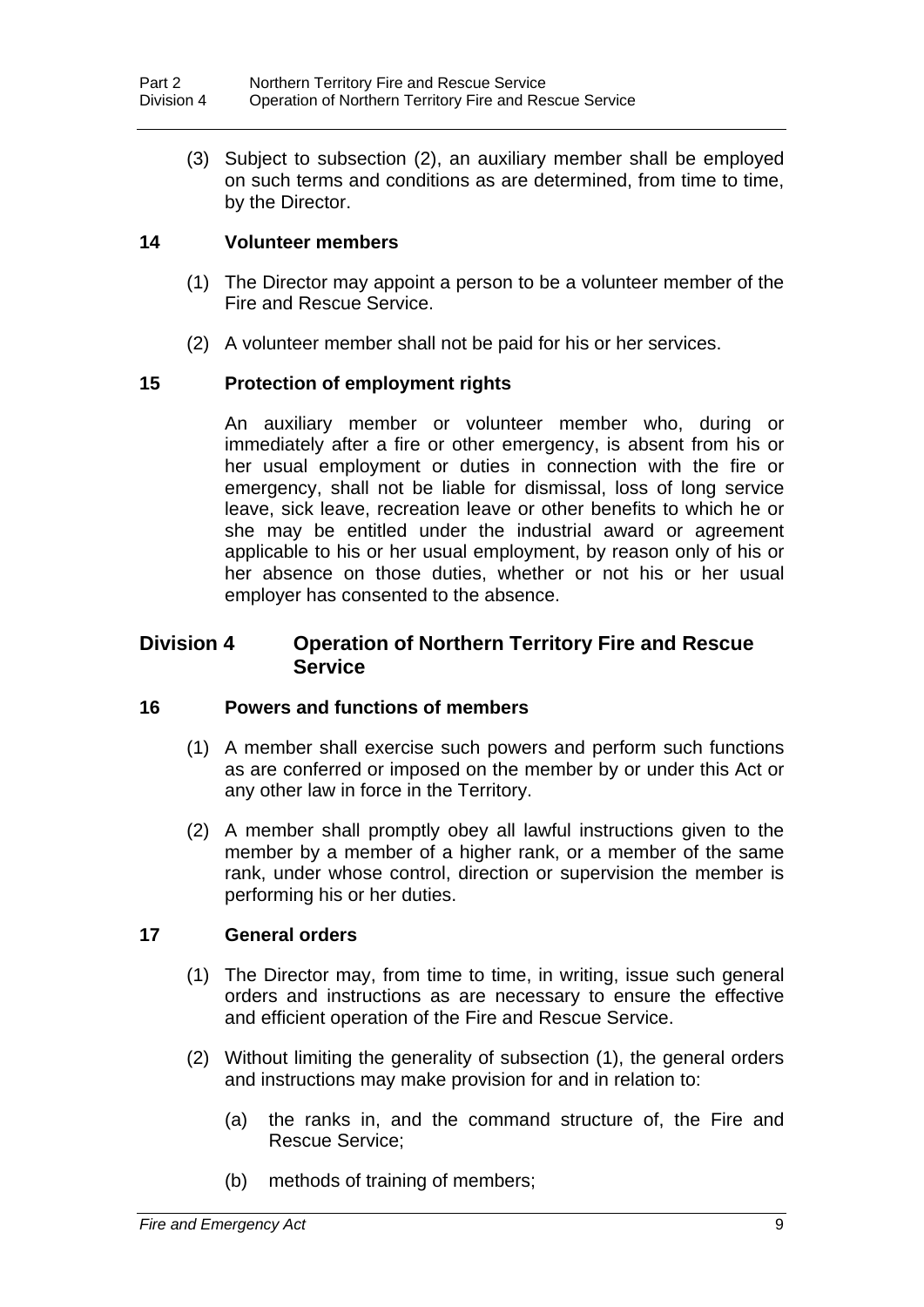- (c) the times and manner in which members are to undergo medical examinations;
- (d) the preparation, maintenance and availability of service records of members; and
- (e) the response by members to incidents outside an emergency response area.

# **Part 3 Fires and other emergencies**

### **Division 1 Dealing with fires and other emergencies**

#### <span id="page-12-0"></span>**18 Members to attend all incidents**

When a call to an incident is received, whether orally, by automatic alarm or by other means, those members as are determined by the Director shall proceed promptly to the place where a fire or other emergency is, or is thought to be, with such equipment as is available to those members for the purpose of extinguishing or controlling the fire or dealing with the emergency, if any.

#### <span id="page-12-1"></span>**19 Incident commander**

- (1) At an incident, the incident commander:
	- (a) has responsibility for extinguishing or controlling the fire or dealing with the emergency;
	- (b) has command of the members at the fire or other emergency and the equipment available to those members; and
	- (c) shall exercise the powers and perform the functions that are conferred or imposed on an incident commander by or under this Act.
- (2) At an incident there shall be one incident commander who is, subject to subsection (3):
	- (a) the member of the highest rank or designation within the command structure of the Fire and Rescue Service who first attends at a fire or other emergency;
	- (b) a member of a higher rank or designation who subsequently attends the fire or emergency and assumes command at the fire or emergency; or
	- (c) a member to whom the powers and functions of the incident commander are transferred.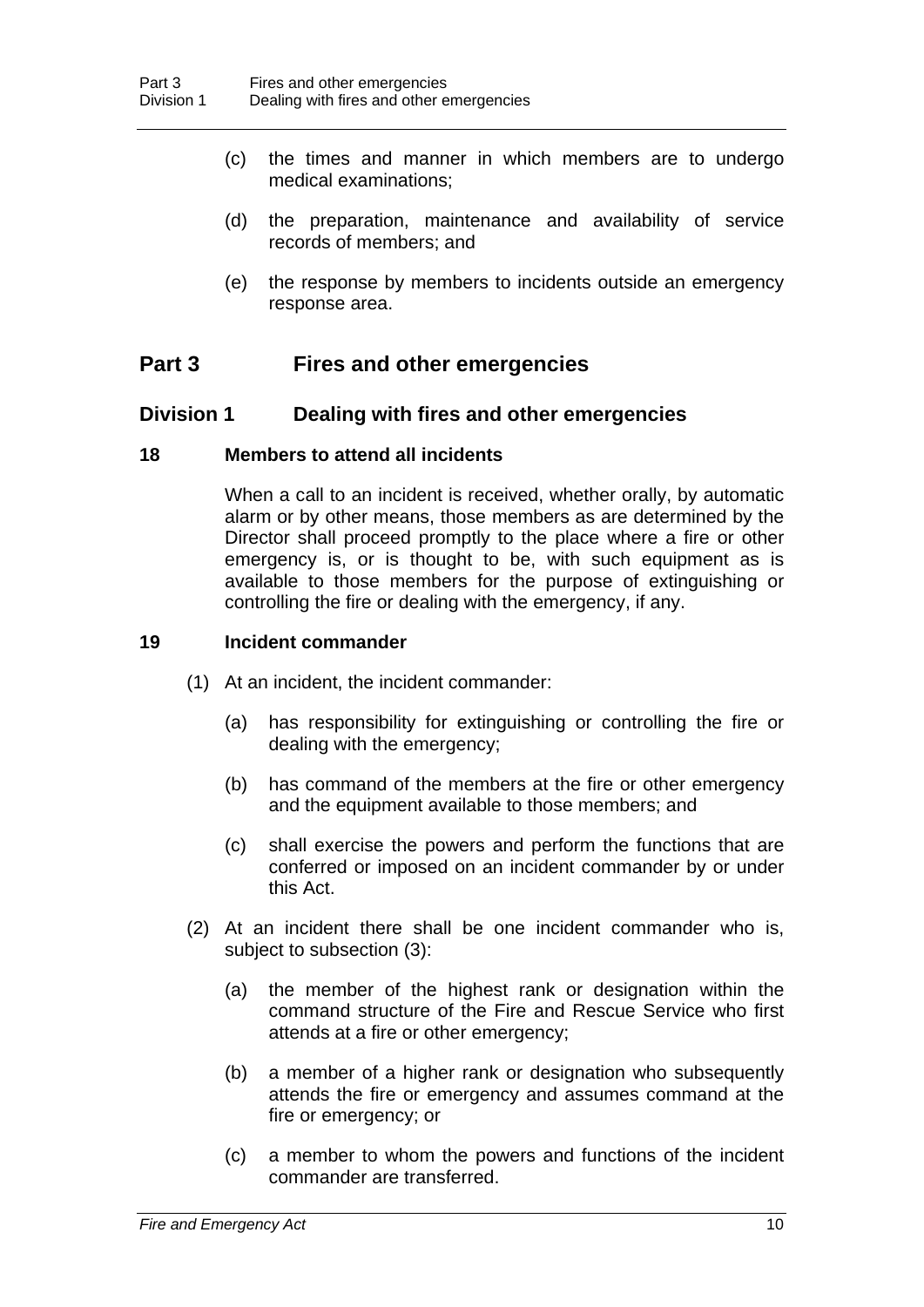- (3) The Director may appoint a person, including a person exercising powers or performing functions under a law of a State relating to dealing with fires or other emergencies in that State, to be an incident commander.
- (4) An appointment under subsection (3) may be:
	- (a) for a particular fire or other emergency;
	- (b) for a class of fires or other emergencies;
	- (c) for all fires and/or other emergencies in a specified area; and/or
	- (d) for a specified period.
- (5) An appointment under subsection (3) may be subject to such conditions, if any, as the Director thinks fit.
- (6) A person appointed under subsection (3) is, subject to his or her appointment, the incident commander in relation to a fire or other emergency to which his or her appointment relates, but nothing in this subsection prevents the Director from appointing another person in place of the incident commander at a fire or other emergency.
- (7) Nothing:
	- (a) in subsection (2)(b) prevents a second or subsequent member assuming command at a fire or other emergency in accordance with that paragraph; or
	- (b) in subsection (2)(c) prevents a member to whom the powers and functions of the incident commander are transferred, transferring those powers and functions to another member.

#### <span id="page-13-0"></span>**20 Powers of incident commander**

- (1) The incident commander at a fire or other emergency shall:
	- (a) try, by such practicable means as he or she thinks fit, to control and extinguish the fire or deal with the emergency and to protect and save life and property; and
	- (b) control and direct those members who are at the fire or other emergency and any person who voluntarily places his or her services at the incident commander's disposal.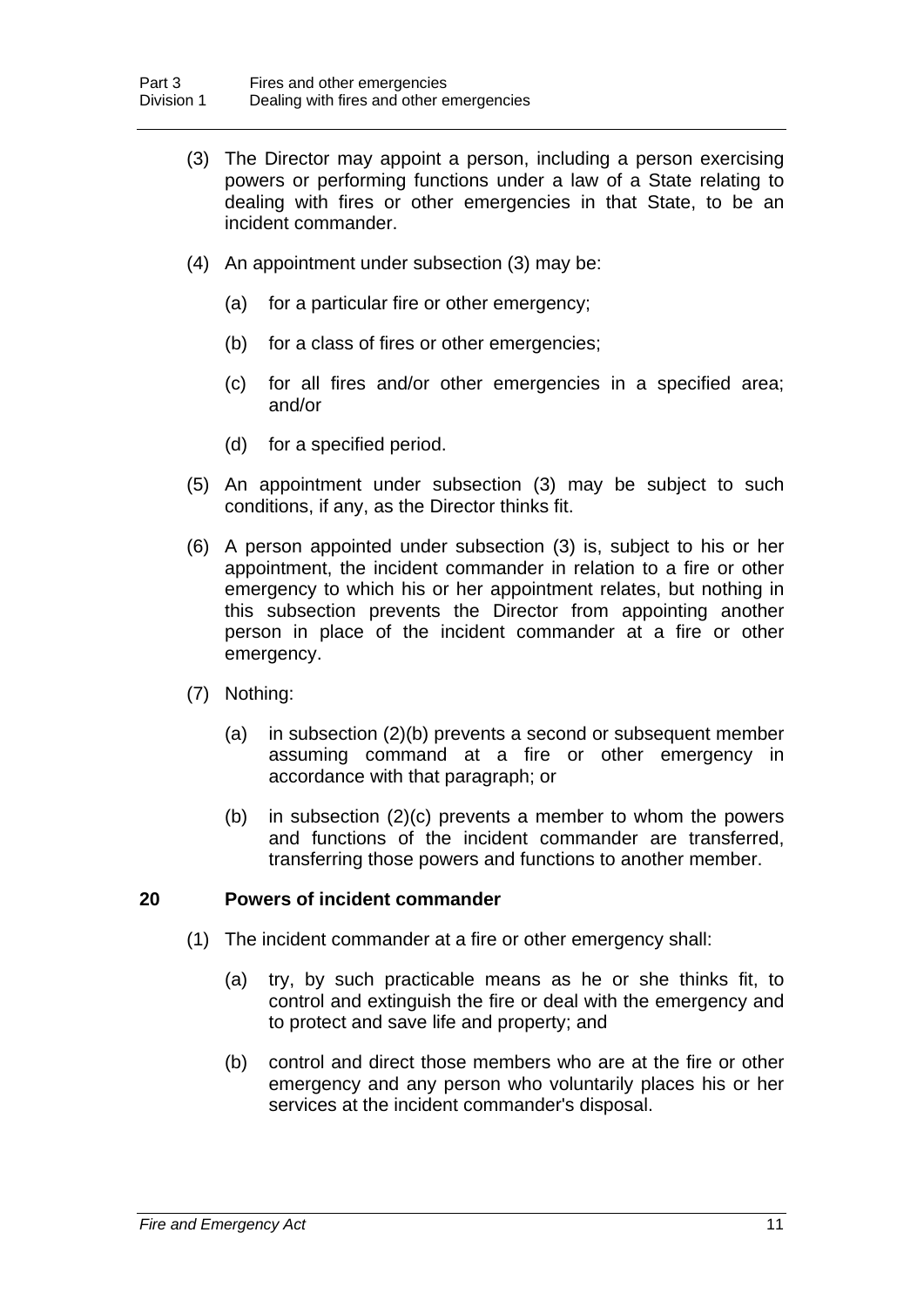- (2) Without limiting the generality of subsection (1), the incident commander, at or immediately after a fire or other emergency, may:
	- (a) enter, or cause to be entered, and, if necessary, force open, or cause to be forced open, any land, building, vehicle or vessel on fire or which he or she considers may be on fire, menaced by fire, or in the vicinity of the fire or other emergency;
	- (b) cause land, a building, vehicle or vessel to be taken possession of, pulled down, sunk, damaged, destroyed or removed;
	- (c) take, or cause to be taken, equipment (including a vehicle) into, through, over or on land, a building, vehicle or vessel which he or she considers provides convenient access to the fire or other emergency;
	- (d) take possession of, remove and keep in safe custody any property on land or in a building, vehicle or vessel on fire or in the vicinity of the fire or other emergency;
	- (e) cause a street or thoroughfare in the vicinity of the fire or other emergency to be closed to traffic during the continuance of the fire or emergency;
	- (f) order a person to vacate land, a building, vehicle or vessel on fire or in the vicinity of the fire or other emergency;
	- (g) remove, or order a member to remove, a person, vehicle, vessel or thing the presence of whom or which at or near the fire or other emergency might, in the incident commander's opinion, interfere with the work of the members, or create a danger:
	- (h) pull down, destroy or shore up, or cause to be pulled down, destroyed or shored up, a wall or building which, in the incident commander's opinion, has, as a result of the fire or emergency, become damaged, insecure or dangerous to life or property;
	- (j) use, without being liable to pay for it, any convenient supply of water to extinguish the fire;
	- (k) cause water to be shut off from a main or pipe, or to be redirected, to obtain a greater pressure or supply of water;
	- (m) cause the supply of electricity, gas or other fuel to land or a building:
		- (i) on fire;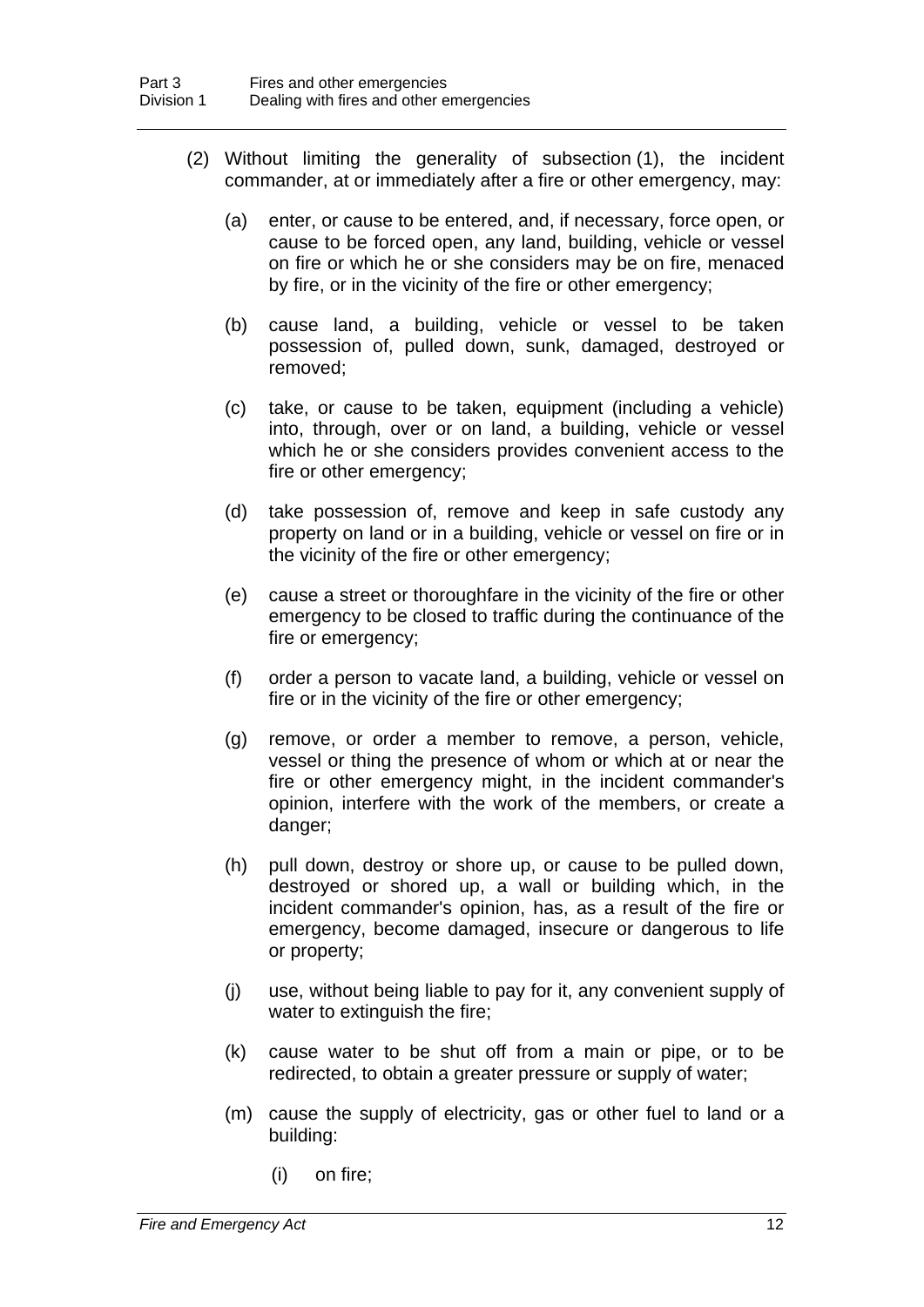- (ii) adjacent to land or a building on fire; or
- (iii) in the vicinity of the fire or other emergency,

to be shut off or disconnected;

- (ma) cause a fire or fires to be lit as a precautionary measure to prevent the spread of a larger fire;
- (n) administer, or cause to be administered, first aid and basic life support to persons injured by the fire or other emergency;
- (o) require any potentially contaminated person to undergo decontamination procedures if the nature of the fire or emergency gives rise to concern that a biological or chemical hazard exists; or
- (p) direct or authorise the doing by a member or by a person who voluntarily places his or her services at the disposal of the incident commander, of an act or thing which the incident commander is, under this section, empowered to do.
- (3) Subject to subsection (4), where at or immediately after a fire or other emergency, a member or a police officer is of the opinion that, for the purpose of protecting life or property or controlling or extinguishing the fire or dealing with the emergency, it is necessary or desirable to do an act or thing which the incident commander is empowered to do under subsection (2), not being an act or thing specified in paragraph (h) or (p) of that subsection, the member or police officer may, without the authority of the incident commander, do that act or thing.
- (4) A member or a police officer may only do an act or thing referred to in subsection (3) without the authority of the incident commander where it is not practicable for the authority for the doing of that act or thing to be obtained from the incident commander.
- (5) A person supplying water or electricity shall not be liable to a penalty or damages as a result of an interruption of supply caused by the exercise of a power specified in subsection (2)(k) or (m).
- (6) The expense of pulling down, destroying or shoring up a wall or building in the exercise of the power specified in subsection (2)(h) shall be borne by the owner of the wall or building and is a debt due and payable to the Territory.
- (7) The exercise of a power or the performance of a function under this section by a person is conclusive evidence of his or her authority to do so, and no person shall be concerned to inquire whether the occasion requiring the person to do so had arisen or has ceased.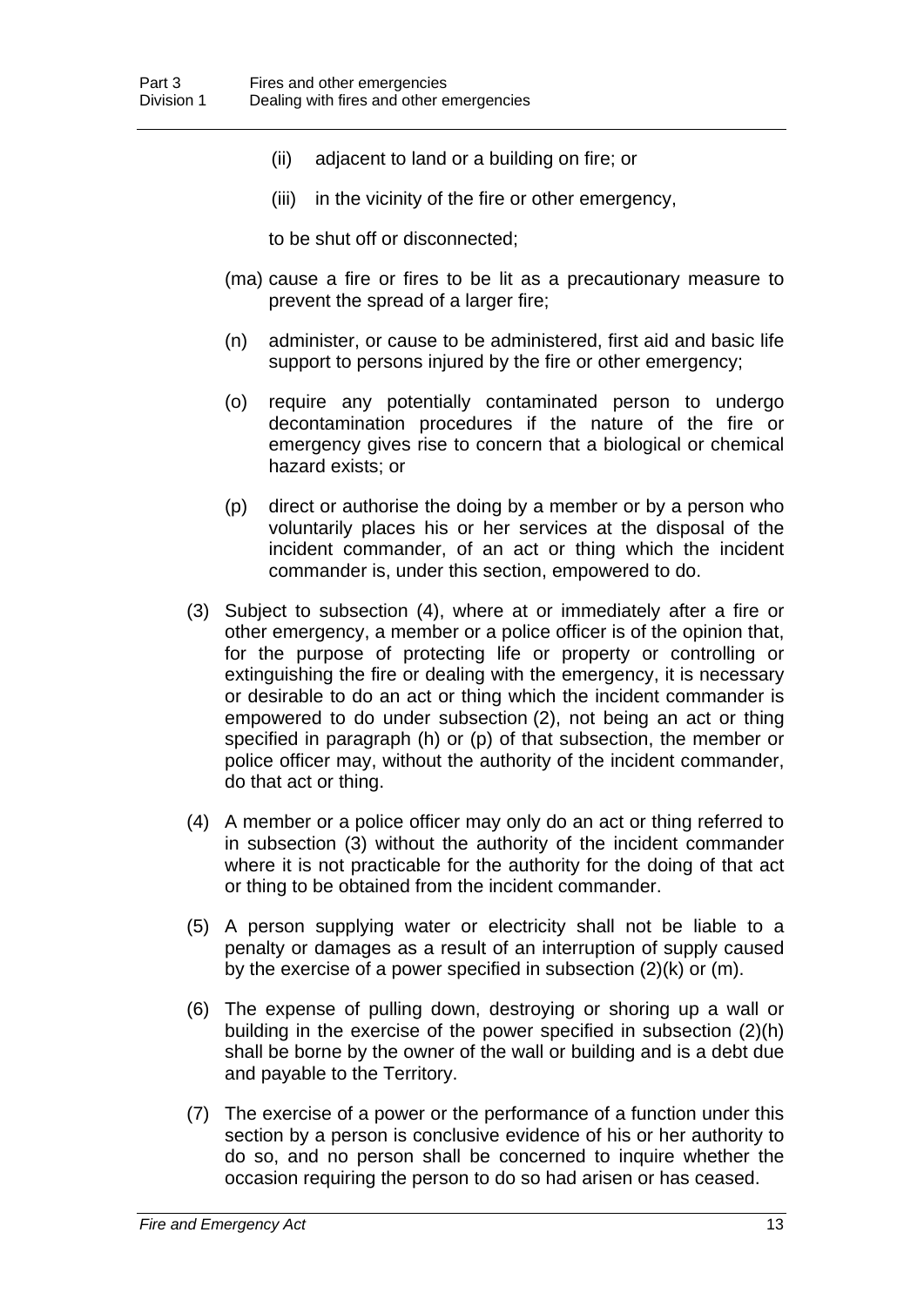#### <span id="page-16-0"></span>**21 Authority of incident commander to be recognised**

- (1) A person shall obey an instruction or order given, in accordance with a duty imposed or a power conferred by this Act or the Regulations, by:
	- (a) the Director or the incident commander;
	- (b) a member acting under the orders of the Director or the incident commander; or
	- (c) a member or a police officer acting in accordance with section 20.
- (2) A police officer shall give such assistance as is reasonably required to enable an incident commander to exercise his or her authority or enforce obedience to an instruction or order given by the incident commander or a member in the performance of a duty imposed or the exercise of a power conferred by this Act or the Regulations.

# **Division 2 Investigations of fires and other emergencies**

### <span id="page-16-1"></span>**22 Fire investigators**

- (1) The Director may appoint a person to be a fire investigator for the purpose of investigating fires and other emergencies.
- (2) A fire investigator may exercise such powers and perform such functions as are given by or under this or any other Act.
- (3) The Director shall issue to a fire investigator an identity card containing a photograph and the signature of the fire investigator verified by the signature of the Director.
- (4) A fire investigator whose appointment is terminated shall surrender to the Director the identity card issued to the person under subsection (3).
- (5) A fire investigator shall, when exercising or performing any of his or her powers or functions, produce the identity card issued to the fire investigator under subsection (3) to a person who questions the authority of the fire investigator to exercise the power or perform the function.
- (6) The production by a fire investigator of an identity card issued under subsection (3) shall, until the contrary is proved, be sufficient authority for the fire investigator to do any thing which the fire investigator is permitted to do by or under this Act.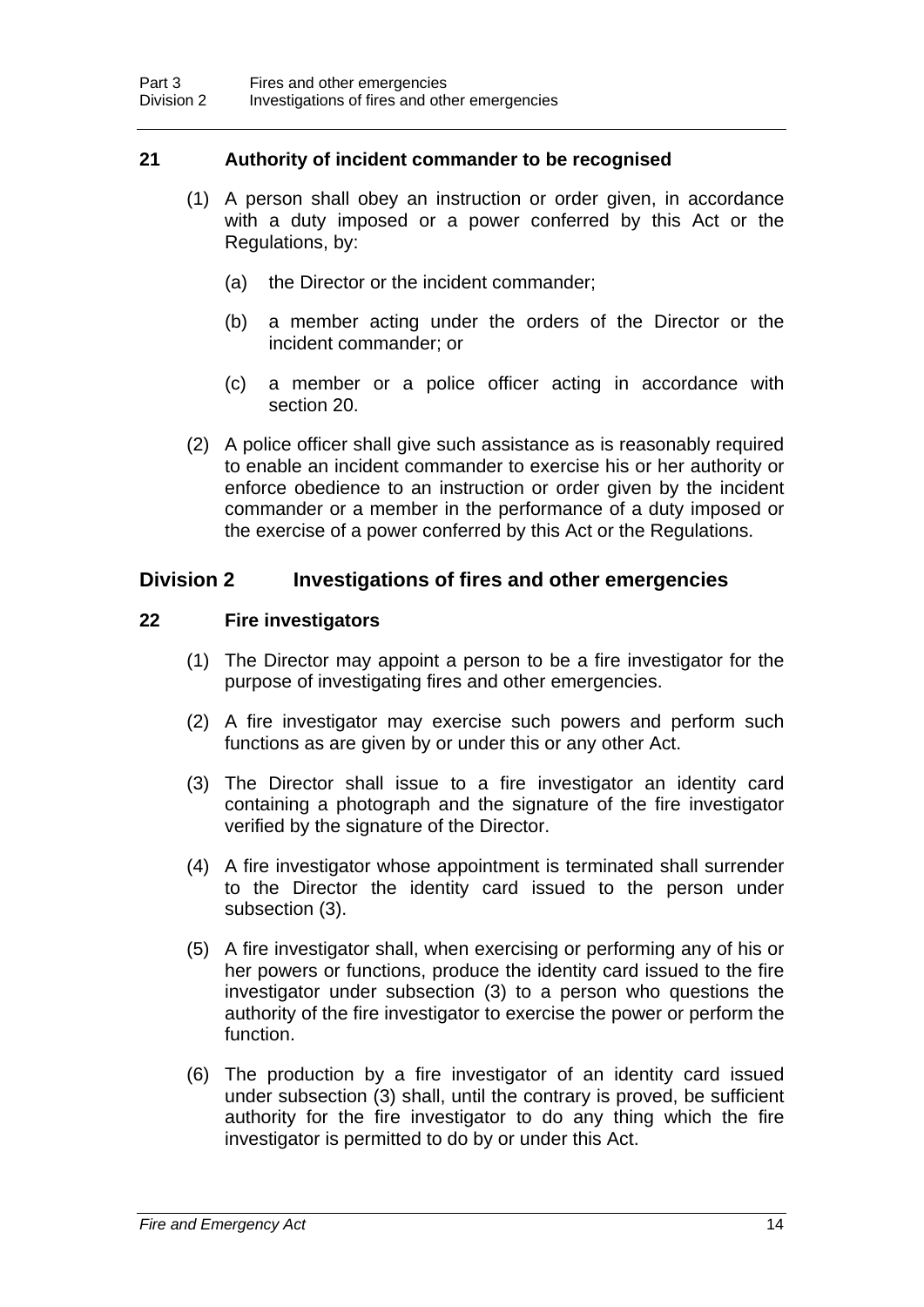#### <span id="page-17-0"></span>**23 Powers of fire investigators**

- (1) A fire investigator may request a person to provide his or her name and address to the fire investigator where the fire investigator believes, on reasonable grounds, that the person may be able to assist the fire investigator in connection with the investigation of a fire or other emergency.
- (2) A person to whom a request is made under subsection (1) shall not:
	- (a) refuse or fail to comply with the request;
	- (b) provide a name that is false in a material particular; or
	- (c) provide an address other than the full and correct address of his or her ordinary place of residence.
- (3) In addition to section 24, where a fire investigator suspects, on reasonable grounds, that an offence has been committed in relation to a fire or other emergency, the fire investigator may, for the purposes of investigating the offence:
	- (a) enter any land, building, vehicle or vessel;
	- (b) carry out a search of the land, building, vehicle or vessel; and
	- (c) seize anything found on the land, building, vehicle or vessel that the fire investigator believes, on reasonable grounds, is connected with the commission of the offence.

#### <span id="page-17-1"></span>**24 Fire investigations**

- (1) The Director, a fire investigator, a member or an authorised person may:
	- (a) cause the debris of a fire and land or a building, vehicle or vessel where a fire has occurred to be searched; and
	- (b) remove and keep possession of any material which, in his or her opinion, may tend to prove the origin of the fire.
- (2) For the purposes of subsection (1), the Director, a fire investigator, a member or an authorised person may:
	- (a) enter land, a building, vehicle or vessel and take possession of the land, building, vehicle or vessel or anything on the land or in the building, vehicle or vessel, where a fire or other emergency has occurred;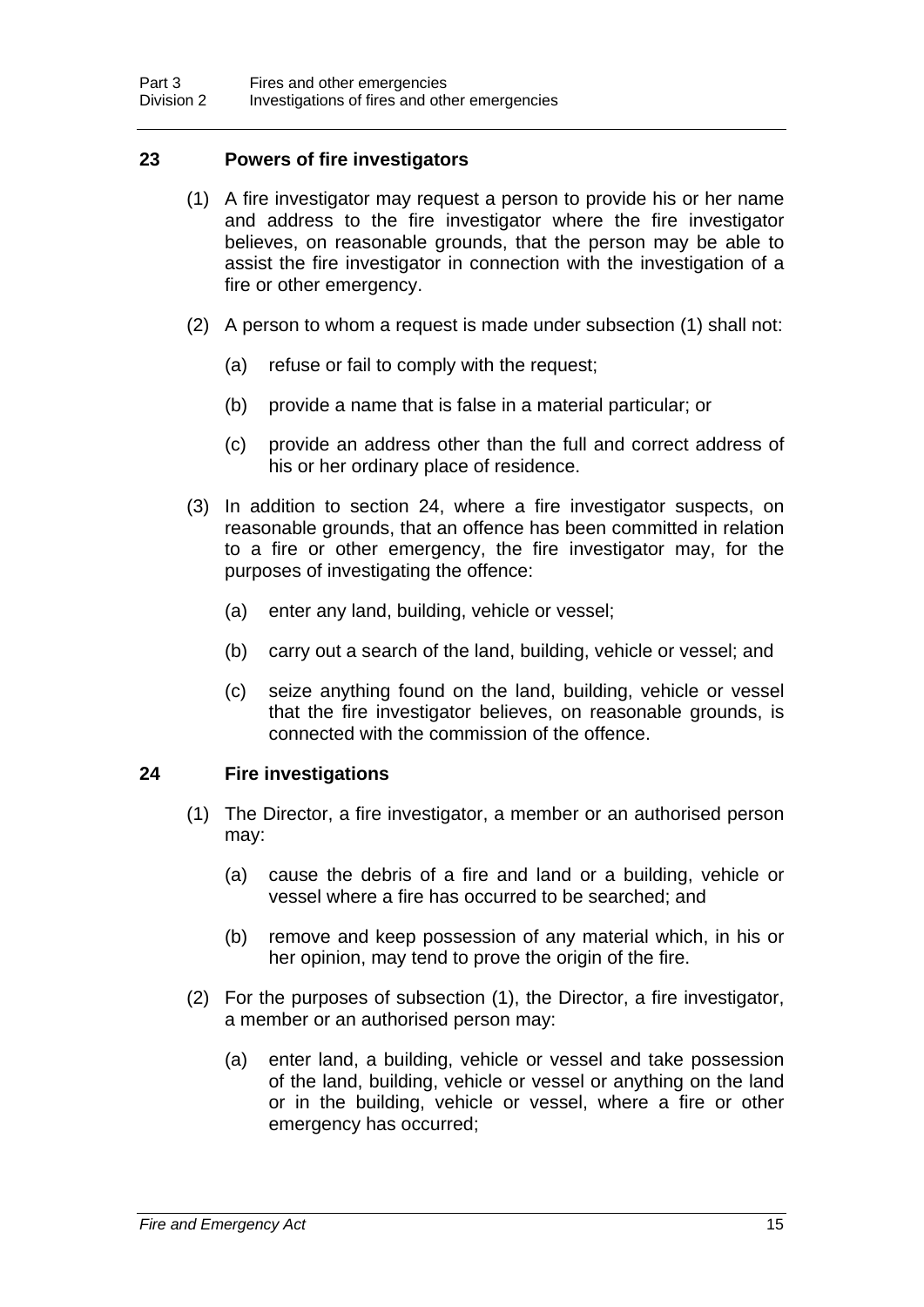- (b) retain possession of the land, building, vehicle or vessel and of anything in or on it:
	- (i) until an inquest under the *Coroners Act* into the fire or other emergency has been held; or
	- (ii) if no inquest is held, for a reasonable time;
- (c) prevent a person from entering the land, building, vehicle or vessel;
- (d) remove a person from the land, building, vehicle or vessel; and
- (e) prevent a person from removing anything from the land, building, vehicle or vessel.

### **Division 3 Prevention of fires and other emergencies**

#### <span id="page-18-0"></span>**24A Definition**

In this Division:

*place* means land, a building, a vehicle or a vessel.

#### <span id="page-18-1"></span>**25 Hazard reduction powers of entry and inspection**

- (1) For the purpose of hazard reduction, the Director or an authorised person may enter a place as follows:
	- (a) at any time to determine if a law for the prevention of fire or the protection of life or property from danger arising from fire is being complied with;
	- (b) if the place is in an emergency response area and the Director or authorised person reasonably believes that a hazard in relation to a fire exists in relation to the place – at any time to conduct a strategic burn-off to eliminate or reduce the hazard;
	- (c) if the Director or authorised person knows or reasonably suspects that explosive, flammable or combustible material is being kept at the place  $-$  at any time to determine if a law relating to the keeping of the material is being complied with;
	- (d) if the Director or authorised person reasonably believes that a hazard exists in relation to the place – at a reasonable time to inspect the place, and the arrangement and condition of anything at the place, to determine if the hazard exists.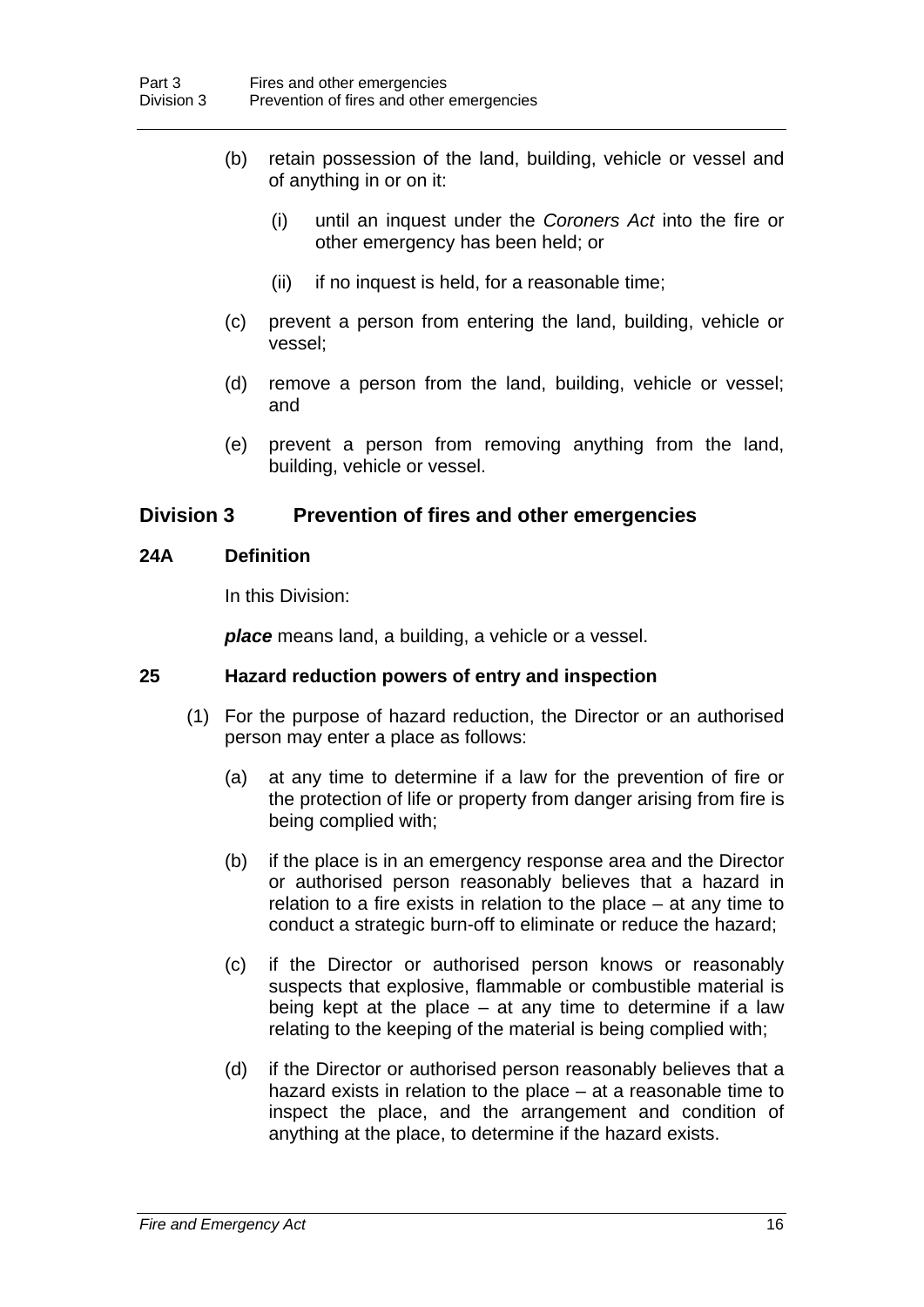- (2) If the Director or an authorised person reasonably believes that a hazard exists in relation to a place, the Director or authorised person may serve a notice on one of the following persons requiring the person to take action to eliminate or reduce the hazard:
	- (a) the owner of the place if, in the opinion of the Director or authorised person, the hazard arises from the state of repair of the place;
	- (b) the occupier or owner (where there is no occupier) of the place if, in the opinion of the Director or authorised person, the hazard arises from:
		- (i) the arrangement and condition of anything at the place; or
		- (ii) the storage of explosive, flammable or combustible material at the place; or
		- (iii) a failure, in relation to the place, to comply with a law for the prevention of fire or the protection of the public from danger arising from fire.
- (3) The notice must specify:
	- (a) the action the person must take to eliminate or reduce the hazard; and
	- (b) the time within which the person must take the action; and
	- (c) that failure to comply with the notice is an offence.
- (4) The person must comply with the notice.
- (5) If the person does not comply with the notice the Director or authorised person may:
	- (a) take the action; and
	- (b) for taking the action, enter, by reasonable force if necessary, the place with the necessary workers and equipment.
- (6) In addition to a penalty for which the person may be liable for failing to comply with the notice, the cost of taking an action under subsection (5):
	- (a) is a debt due and payable to the Territory by the person; and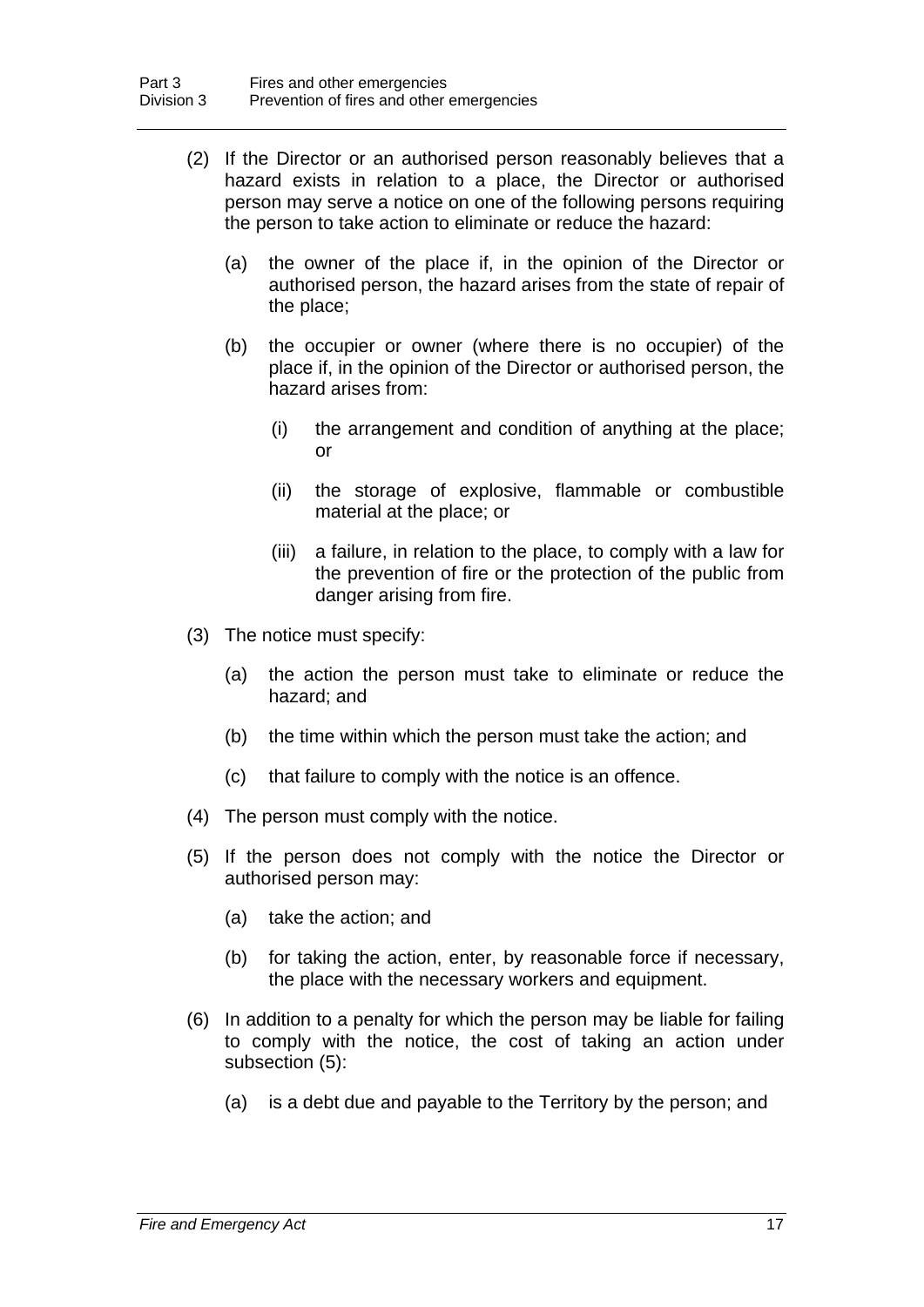- (b) if the action taken relates to land or a building on land is a statutory charge, as defined in section 4 of the *Land Title Act*, on the land.
- (7) In this section:

*hazard* means a direct or indirect danger by fire or other emergency to life or property.

*strategic burn-off* means the lighting of a fire as a hazard reduction measure.

#### <span id="page-20-0"></span>**26 Review of requirement**

- (1) A person who is served with a notice under section 25(2) may apply to the Chief Executive Officer for review of a requirement specified in the notice.
- (2) The application must:
	- (a) be in writing; and
	- (b) state in detail the grounds on which the application is based and the particulars that support those grounds; and
	- (c) be lodged with the Chief Executive Officer within the shorter of the following:
		- (i) the period ending 3 days after the person is served with the notice;
		- (ii) the period for compliance with the notice specified in the notice.
- (3) The Chief Executive Officer must, as soon as practicable after the application is made, decide to:
	- (a) confirm that the requirement must be complied with and substitute a further period for compliance with the notice; or
	- (b) amend the notice; or
	- (c) cancel the notice.
- (4) The operation of the notice is suspended until the Chief Executive Officer decides the application.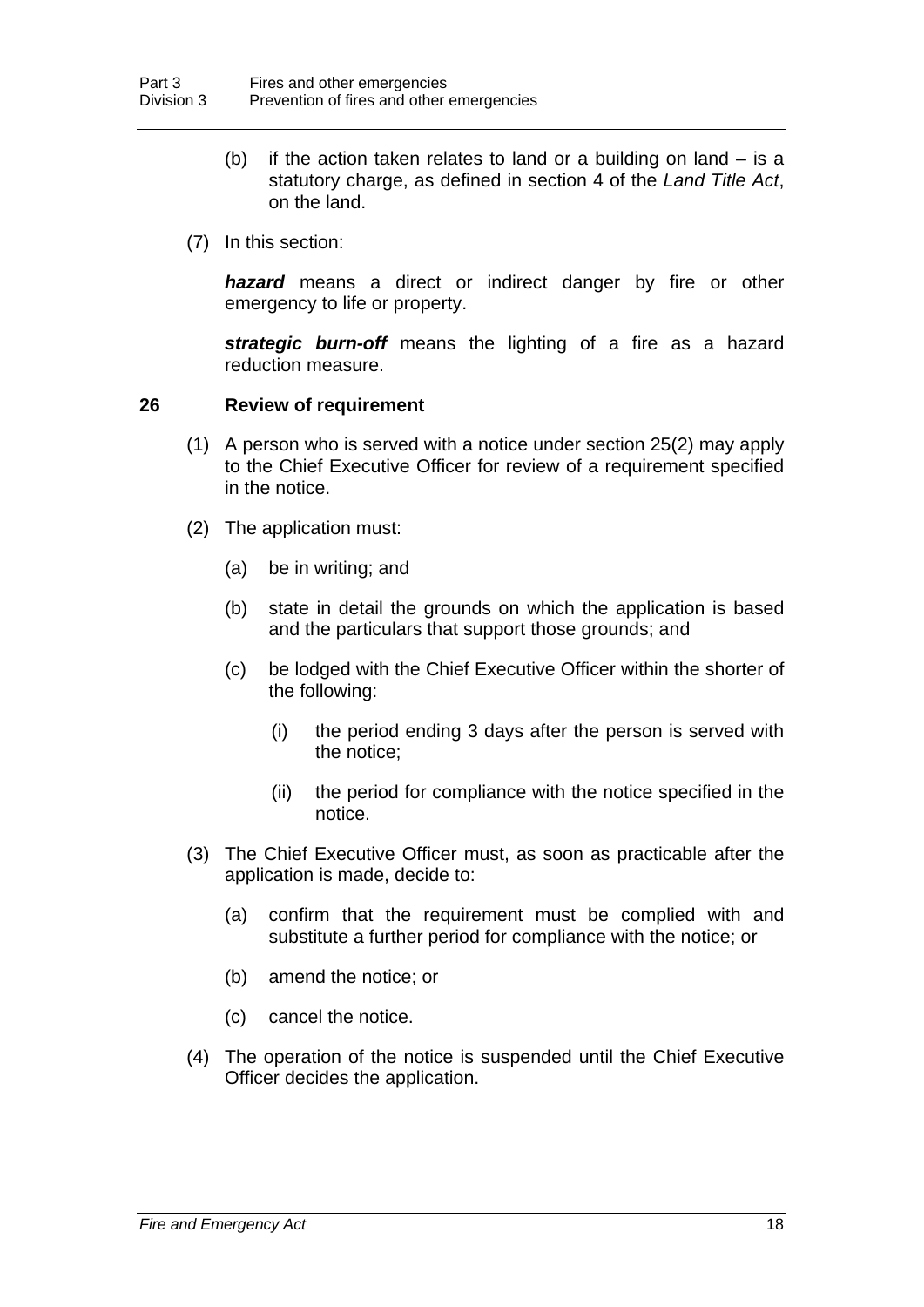- (5) However, if, in the opinion of the Chief Executive Officer, the danger to life or property in relation to which the notice was issued is imminent:
	- (a) the Chief Executive Officer may refuse to consider the application; and
	- (b) subsection (4) does not apply.
- (6) The decision of the Chief Executive Officer under subsection (3) is final.

#### <span id="page-21-0"></span>**27 Liability where notice not complied with**

- (1) Where:
	- (a) a person has failed to comply with the requirements of a notice under section 25(2); and
	- (b) a fire or other emergency occurs at the place to which the notice relates or to property adjacent thereto,

the person shall, subject to subsection (2), be liable to pay, in addition to any penalty provided by this Act:

- (c) the expense incurred in extinguishing or attempting to extinguish the fire or in dealing with or attempting to deal with the emergency; and
- (d) the amount of the damage done to any property by the fire or other emergency.
- (2) A person referred to in subsection (1) is not liable for the expense or damages referred to in that subsection if the person proves that the fire was not a result of his or her failure to comply with the notice.
- (3) Subsection (1) applies whether or not a request has been lodged under section 26.

#### <span id="page-21-1"></span>**27A Certain buildings to be inspected regularly**

- (1) The Regulations may prescribe a class or classes of buildings that, because of the nature of their use or intended use, are to be inspected regularly by the Director or an authorised person to ensure that:
	- (a) the requirements of any law in force in the Territory; and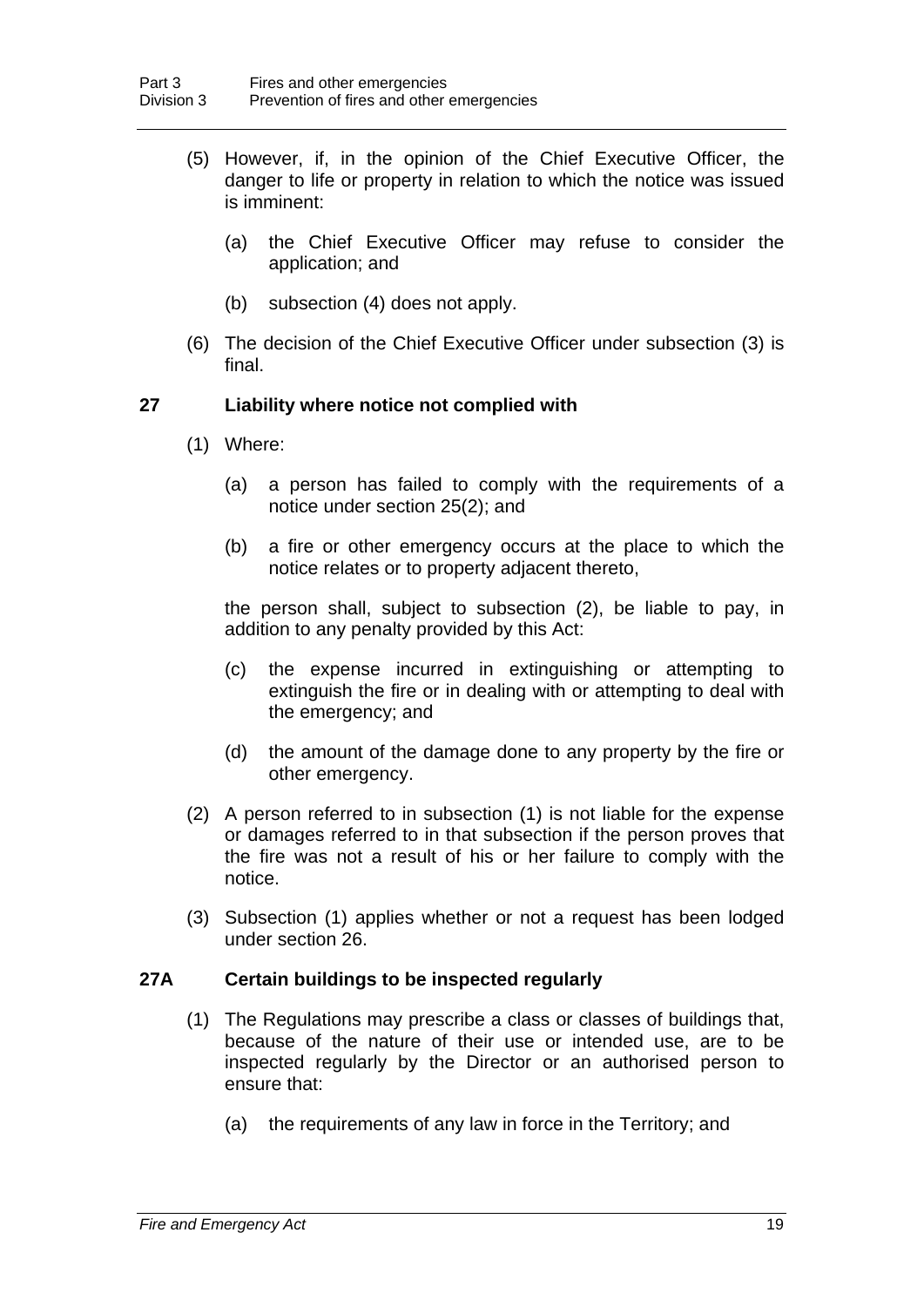(b) the standards imposed by any Australian Standard as in force from time to time,

in relation to fire safety are met and continue to be met and that persons who work in any such building are trained in essential fire safety.

- (2) The Regulations may provide for obligations of the owner or occupier of a building or a class of building prescribed under subsection (1) in relation to safety in a fire or other emergency.
- (3) It is an offence for the owner or occupier (as the case may be) of a building prescribed under subsection (1) to fail to comply with a direction given by the Director or an authorised person to the owner or occupier to take specified action in order to reduce the danger by fire or other emergency to life or property in relation to the building.

#### <span id="page-22-0"></span>**27B Certain buildings may be treated as within different prescribed class**

- (1) The Director may give notice in writing to the owner or occupier of a particular building that the building will be treated as being within a specified class of buildings prescribed under section 27A(1) that is different from the class of buildings to which the building would otherwise be considered to belong.
- (2) The notice may be given if, because of the nature of the use of the building or for other reasons, the Director considers it is necessary to reduce the danger from fire or other emergency to life or property.
- (3) Section 27A and the Regulations apply in relation to the particular building as if it were within the specified class of buildings.
- (4) An owner or occupier of a building who is aggrieved by a notice under subsection (1) may request the Chief Executive Officer to review the notice, or a requirement arising as a result of the issue of the notice, and section 26(2), (3), (4) and (5) applies (with the necessary changes) as if the notice were a notice issued under section 26(1).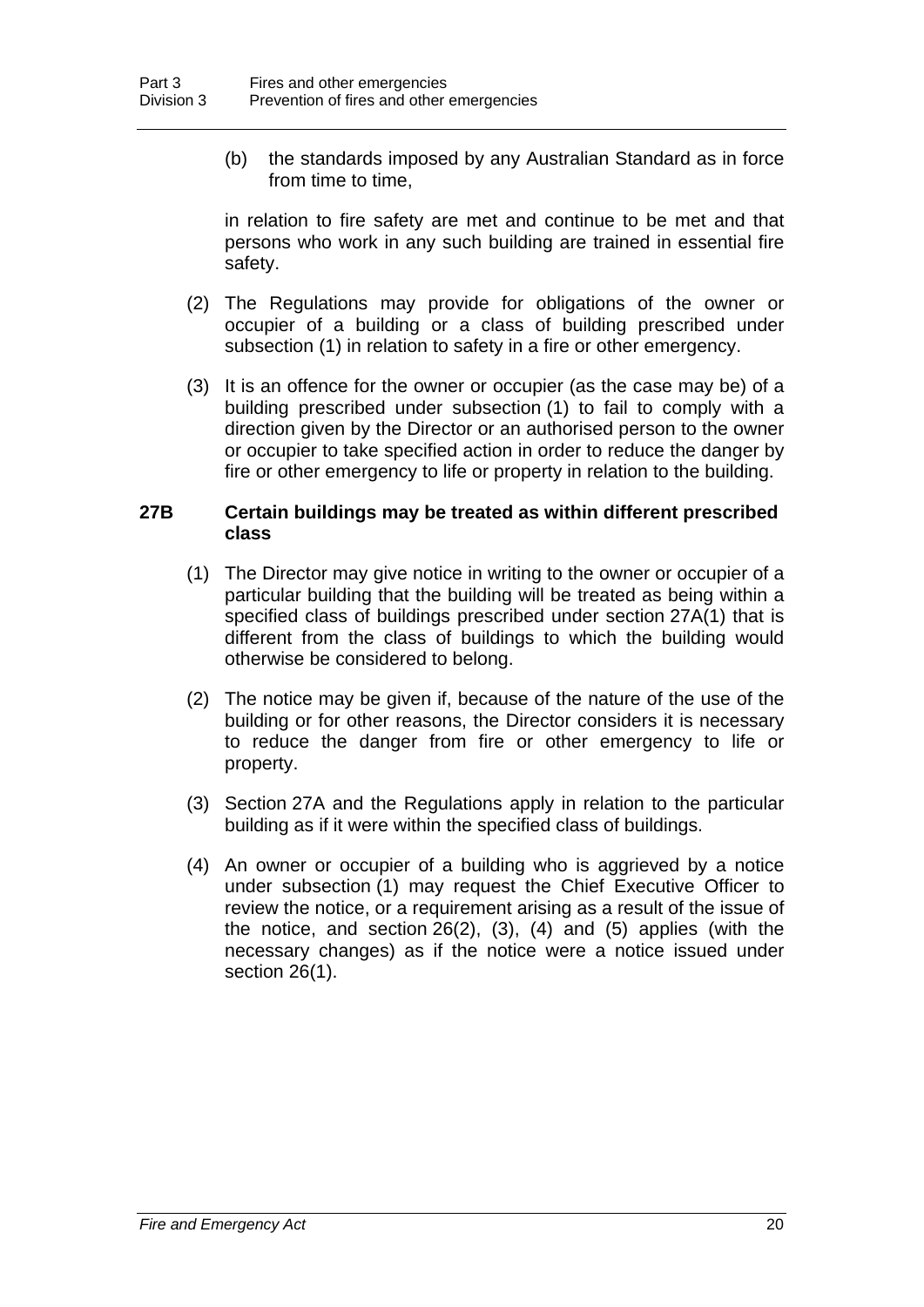# **Part 4 Restrictions on lighting fires**

### **Division 1 Fires in open air**

### <span id="page-23-0"></span>**28 General prohibition against lighting fires in open air**

A person shall not, in an emergency response area, light a fire, or cause a fire to be lit, in the open air unless permitted by or under this Act.

#### <span id="page-23-1"></span>**29 Lawful fires**

Section 28 does not apply to a person who lights a fire:

- (a) in accordance with a permit;
- (b) for the purpose of meal preparation or personal comfort in accordance with the requirement specified in the Regulations; or
- (c) for a prescribed purpose in accordance with the requirements specified in the Regulations.

### <span id="page-23-2"></span>**30 Granting of permits**

- (1) A person requiring a permit to light a fire in the open air in an emergency response area shall apply, either orally or in writing, to the Director for the permit.
- (2) The Director, on receiving an application under subsection (1), may grant or refuse to grant the permit.
- (3) Subject to subsection (4), the Director shall not grant a permit unless satisfied that:
	- (a) reasonable steps have been taken to notify the occupiers of adjoining land of the making of the application; and
	- (b) a reasonable opportunity has been given to an occupier who has been notified under paragraph (a) to object, either orally or in writing, to the granting of the permit.
- (4) The Director may grant a permit without complying with subsection (3) if satisfied that extraordinary circumstances exist for so doing.
- (5) A permit shall be in the prescribed form and may be subject to such conditions, if any, as the Director thinks fit and specifies in the permit.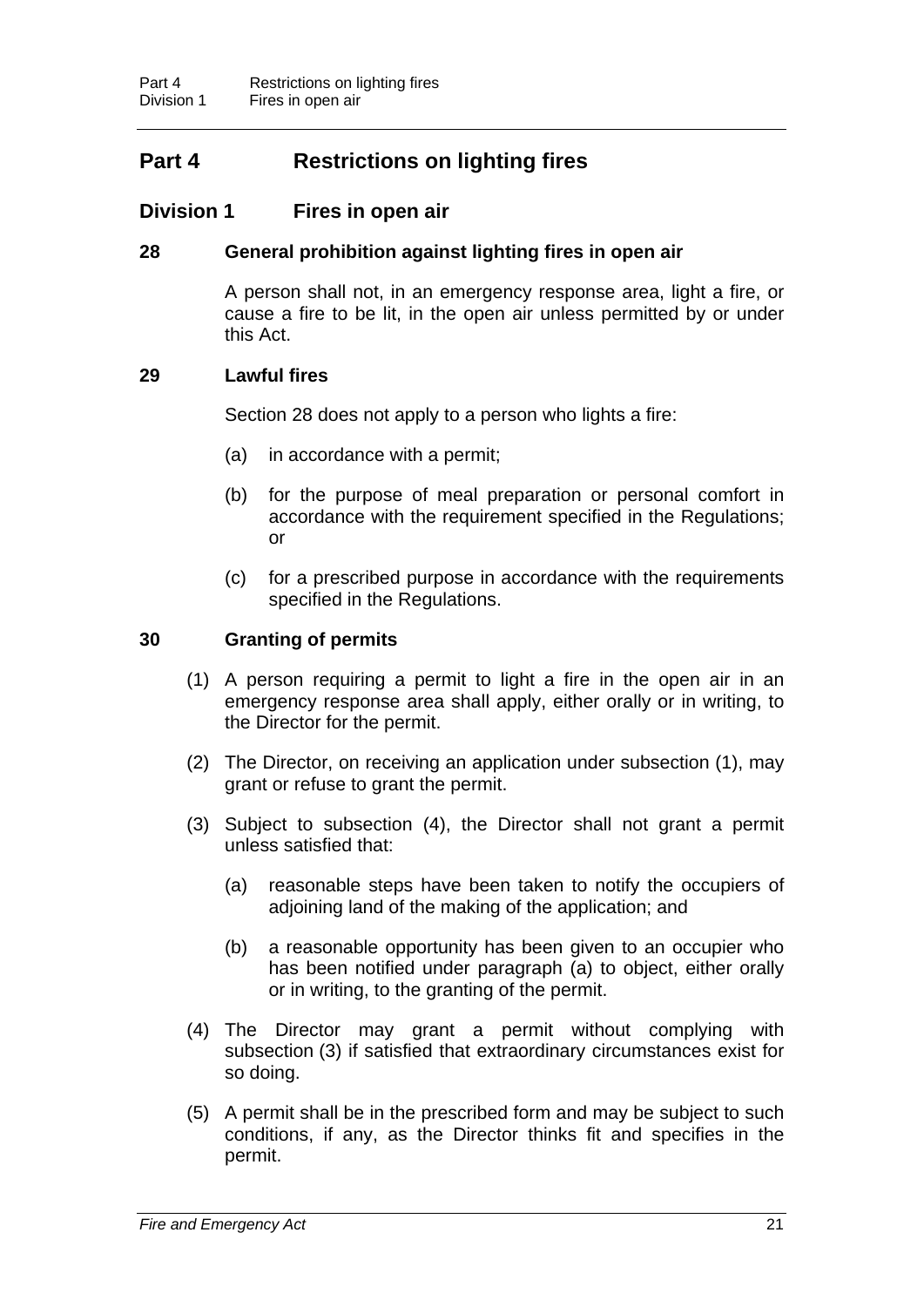- (6) A person shall not:
	- (a) contravene or fail to comply with a permit or a condition to which a permit is subject;
	- (b) provide false or misleading information in respect of an application for a permit; or
	- (c) except with the consent of the Director, alter a particular or condition shown on a permit.
- (7) In this section, *occupier of adjoining land* means the occupier of land that:
	- (a) touches some part of the land in question; or
	- (b) would touch some part of that land but for the existence of a watercourse, road or firebreak, that is 10 metres or less in width.

### **Division 2 Fire ban days**

#### <span id="page-24-0"></span>**31 Declaration of fire ban days**

- (1) The Director may, by written notice, declare a day in respect of an emergency response area specified in the notice to be a fire ban day.
- (2) A declaration under subsection (1) may:
	- (a) specify fires that are not subject to the ban; and/or
	- (b) prohibit or restrict the use of specified machines or apparatus in the open air on the fire ban day.
- (3) With the view of ensuring general public knowledge of a declaration under subsection (1), the Director shall cause the declaration to be published in such a manner as he or she thinks fit, and without limiting the generality of this subsection, the Director may cause an announcement of the declaration to be:
	- (a) transmitted by a radio or television station; or
	- (b) published in a newspaper circulating in the Territory.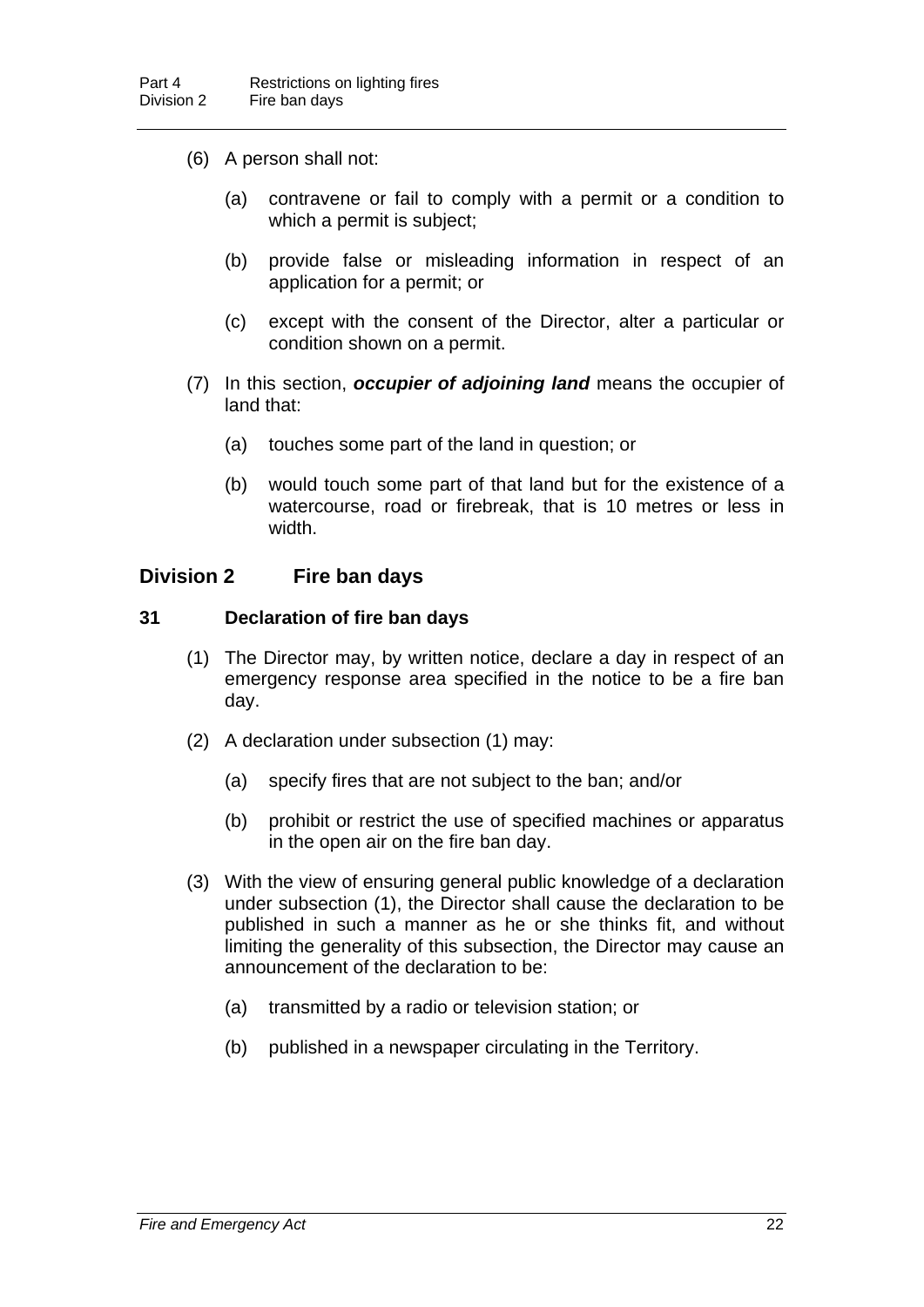### <span id="page-25-0"></span>**32 Fires prohibited on fire ban days**

Notwithstanding section 29 but subject to section 31, a person shall not light a fire in the open air or allow a fire in the open air to remain alight in an emergency response area on a day declared to be a fire ban day in that emergency response area.

# **Part 5 Responsibilities of occupiers of land in relation to fires**

### <span id="page-25-1"></span>**33 Occupier to extinguish fire**

Where a fire is burning on land in an emergency response area and the lighting of the fire is not permitted by or under this or any other Act, the occupier of the land must:

- (a) immediately on becoming aware of the fire, take all reasonable steps to extinguish or control the fire (regardless of who lit it); and
- (b) if the fire is not extinguished report the existence and location of the fire to a member or a police officer as soon as practicable.

#### <span id="page-25-2"></span>**34 Power of occupier to enter land, &c.**

- (1) Subject to subsections (2) and (3), an occupier of land in an emergency response area who believes on reasonable grounds that a grass or bush fire which is burning on land within 1 kilometre of his or her land constitutes a fire risk to his or her land may, together with persons acting on his or her direction:
	- (a) enter the land on which the fire is burning and any other land in order to gain access to the land in which the fire is burning;
	- (b) take on to any of the land referred to in paragraph (a) a vehicle or equipment for extinguishing or controlling the fire; and
	- (c) take all reasonable measures to extinguish or control the fire.
- (2) An occupier of land shall not do or direct the doing of an act referred to in subsection (1) if notice, either orally or written, of the intention to light the fire has been given to the occupier by the person lighting it or by a member or a police officer unless the occupier believes on reasonable grounds that the fire has been unlawfully lit or is out of control.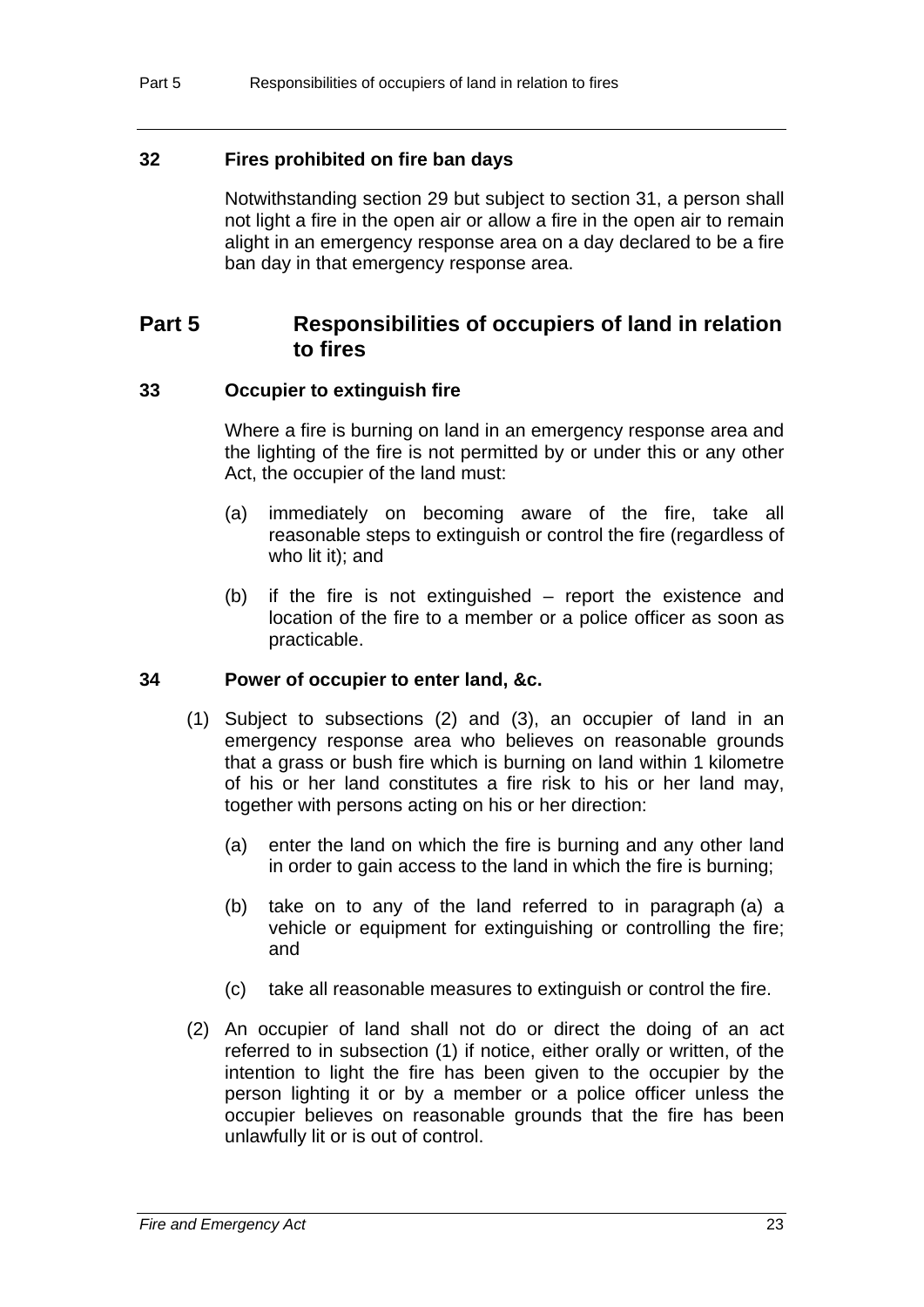- (3) If it is practicable to contact a member or a police officer, an occupier of land:
	- (a) shall not do or direct the doing of any act referred to in subsection (1) unless a member or a police officer has been notified of the situation; and
	- (b) shall comply with any direction given by the member or the police officer in respect of the doing of any act.

# **Part 6 Offences**

### **Division 1 Offences relating to fires**

#### <span id="page-26-0"></span>**35 General offences**

- (1) A person who:
	- (a) except in accordance with a permit, drops, discards, throws down or otherwise disposes of any burning article or substance (or anything otherwise capable of causing fire):
		- (i) thereby causing a fire; or
		- (ii) in such circumstances as to be likely to cause a fire;
	- (b) destroys, damages, removes, covers or otherwise interferes with a notice relating to the lighting of fires displayed by the Director or by a member for the purposes of this Act;
	- (c) obstructs or interferes with a member acting in the performance of a duty or the exercise of a power under this Act;
	- (d) drives a vehicle over a fire hose;
	- (e) drives a vehicle so near a fire or other emergency or equipment in use at a fire or other emergency as to interfere with the operation of a member, or the equipment;
	- (f) destroys, damages or interferes with:
		- (i) equipment used by a member to extinguish a fire or deal with an emergency; or
		- (ii) a building used by a fire and emergency response group, being the property of the Territory;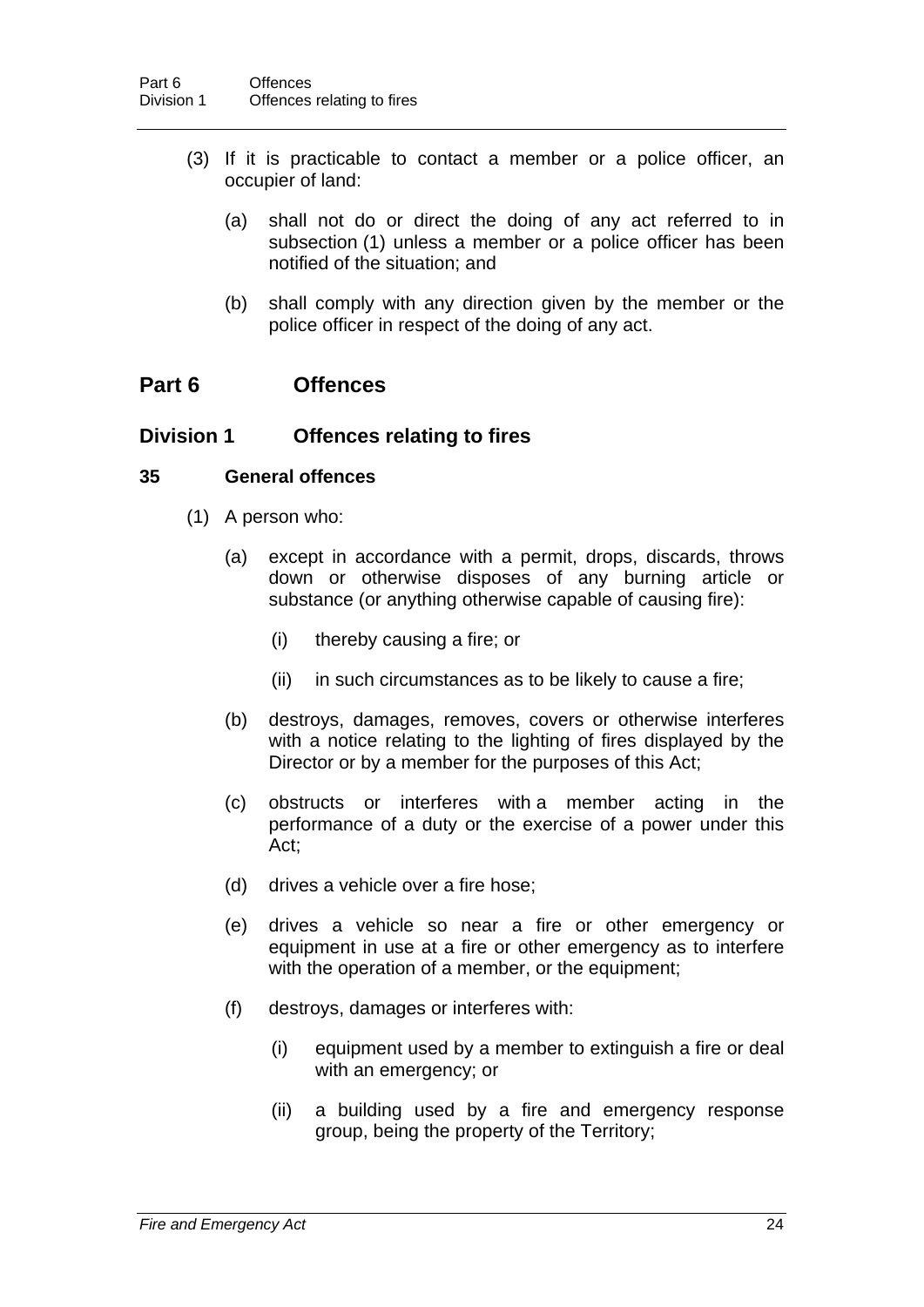- (g) covers up, damages, encloses, conceals or interferes with a fire hydrant, fire extinguisher, hose reel or other fire fighting equipment;
- (h) covers up, damages, conceals, obliterates or removes a mark, sign or letter indicating the position of or distinguishing a fire hydrant;
- (j) tampers with a fire alarm or signalling apparatus for giving notice of fire; or
- (k) gives a false alarm of a fire or other emergency,

is guilty of an offence.

 (2) A person who stores or deposits flammable or combustible material of such a nature and in such a manner, position or quantity that it is or may become a direct or an indirect danger to life or property is guilty of an offence.

### <span id="page-27-0"></span>**36 Fires to be extinguished**

- (1) A person shall not leave a fire in the open air in an emergency response area which he or she has lit or used unless it has been thoroughly extinguished.
- (2) It is a defence to a prosecution for an offence against subsection (1) that the person had, before leaving the fire, arranged with a responsible person who also used the fire to remain at the place where the fire is and not leave it unless that person has:
	- (a) thoroughly extinguished the fire; or
	- (b) made a similar arrangement with another responsible person who used the fire.
- (3) A person who, before the commencement of a fire ban day, lit or used a fire in the emergency response area in respect of which the fire ban day is declared shall:
	- (a) thoroughly extinguish the fire; or
	- (b) if the person is unable to thoroughly extinguish the fire, without delay notify a member of that fact.
- (4) A member who is notified of a fire under subsection (3) may give to the person such directions, for the purpose of controlling the fire, as the member thinks fit.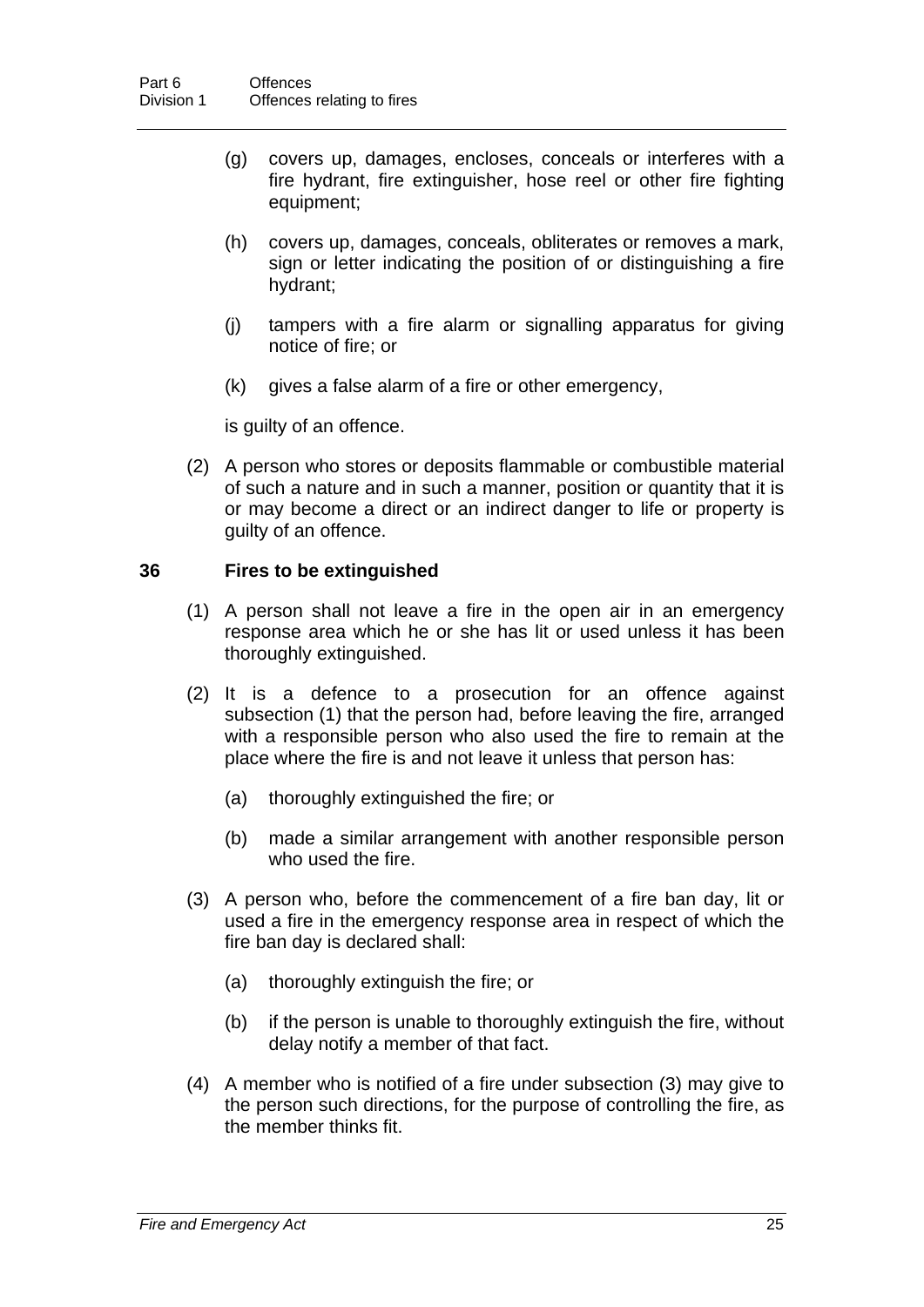(5) A person to whom a direction is given under subsection (4) shall comply with and not contravene the direction.

# **Division 2 Offences in relation to Fire and Rescue Service**

### <span id="page-28-0"></span>**37 Delivery of property**

A person, on ceasing to be a member, shall return to the Director, or to such person, and at such time and place, as the Director directs, all property which has been supplied to the person for the execution of the person's duty or which is in the person's custody by virtue of having been a member.

### <span id="page-28-1"></span>**38 Communication of information**

- (1) A member shall not, without reasonable cause, publish or communicate a fact or document to any other person which comes to the knowledge or into the possession of the member in the course of his or her duties as a member and which the member has not been authorised to disclose.
- (2) A person, after ceasing to be a member, shall not publish or communicate a fact or document which, if the person had still been a member, the person would not have been entitled to disclose.

#### <span id="page-28-2"></span>**39 Personation**

A person shall not, without lawful excuse, personate a member.

### <span id="page-28-3"></span>**40 Offering bribe**

A person shall not directly or indirectly:

- (a) offer or give a bribe or reward to;
- (b) enter into an agreement with; or
- (c) seek an undertaking from,

a member for the purpose of that member performing his or her duties as a member in a particular manner or forgoing any of his or her duty as a member.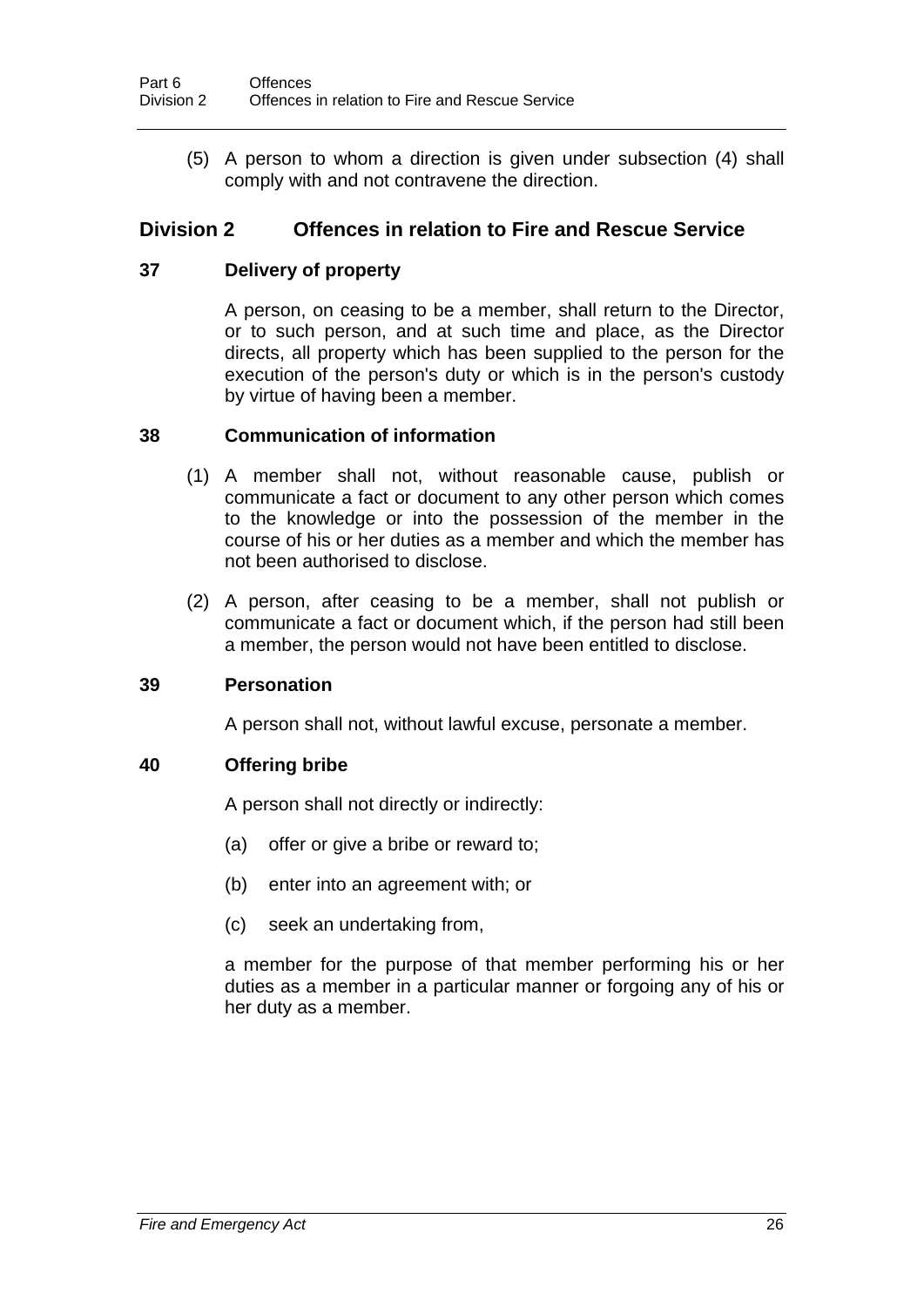# **Part 7 Miscellaneous**

#### <span id="page-29-0"></span>**41 Restrictions on sale of notified articles**

- (1) The Minister may, by notice in the *Gazette*, prohibit or regulate the sale, use or possession of an article or substance that the Director considers may constitute a risk of fire.
- (2) A person who sells, uses or possesses an article or substance in contravention of a notice under subsection (1) is guilty of an offence.
- (3) Where the Director or an authorised member suspects that an article or substance the sale, use or possession of which is prohibited or regulated by a notice under subsection (1) is being sold, used or possessed in contravention of the notice, the Director or authorised member may seize the article or substance and, for that purpose, may enter any land, building, vehicle, vessel or other place in or on which the article or substance is, or is thought to be, situated.

### <span id="page-29-1"></span>**42 Damage within insurance policy**

Where, as a consequence of the Director, a member or a police officer exercising powers or performing functions under this Act at a fire or other emergency, damage is caused to property which, if caused by the fire or emergency, would be covered by a policy of insurance held by the owner of the property, the damage shall be deemed to be damage covered by the policy, notwithstanding a clause or condition to the contrary in the policy.

#### <span id="page-29-2"></span>**43 Fees and charges**

- (1) Subject to this section, where a member, with or without equipment, has, as required by or under this Act, attended a fire or other emergency, such of the fees as are determined by the Minister under this section, as are relevant in the circumstances, shall be:
	- (a) payable in accordance with this section; and
	- (b) recoverable from the person or persons liable (liability being joint and several where there are 2 or more such persons) as a debt due and payable to the Territory.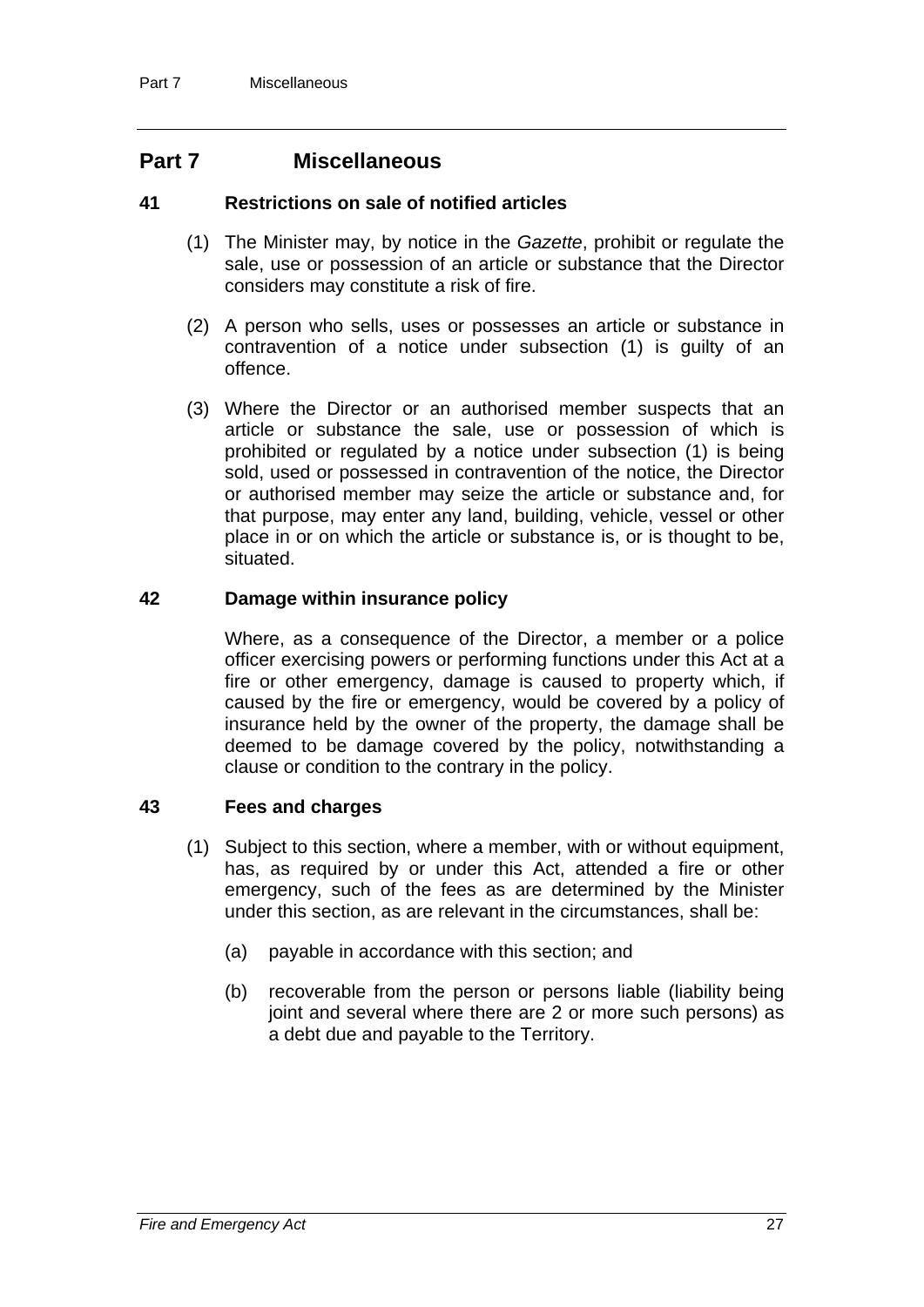- (2) The persons liable for the fee or fees determined under this section are:
	- (a) in the case of a fire or other emergency which affected land or buildings – the owner or owners and occupier or occupiers of the land or buildings affected, or of any land, building or part of a building forming part of the land or buildings affected; and
	- (b) in any other case the owner or owners of, and any other person or persons having an interest in, the property, or any part of the property, which was affected by the fire or emergency or to which the emergency related.
- (3) Subject to this section, where:
	- (a) a member, with or without equipment, has attended land or a building in response to an alarm installed for the protection of the land or building; and
	- (b) there is in fact no fire or other emergency,

such of the fees determined under this section as are relevant in the circumstances are payable by the occupier of the land or building or, if there is no occupier, by the owner of the land or building, and shall be recoverable as a debt due and payable to the Territory.

- (4) Subject to this section, where:
	- (a) a member, with or without equipment, has responded to a call to attend at a place where a fire or other emergency is stated to be; and
	- (b) there is in fact no fire or other emergency,

such of the fees determined under this section as are relevant in the circumstances are payable by the person who made the call, and shall be recoverable as a debt due and payable to the Territory.

- (5) A fee due and payable under this section in relation to land or a building on land is a statutory charge, within the meaning of the *Land Title Act*, on the land.
- (6) The Minister may, by notice in the *Gazette*, determine the fees payable for the purposes of this section.
- (7) The Director may, for and on behalf of the Territory, waive the fees that would otherwise be payable under this section in such cases, classes of cases or circumstances as the Director considers reasonable.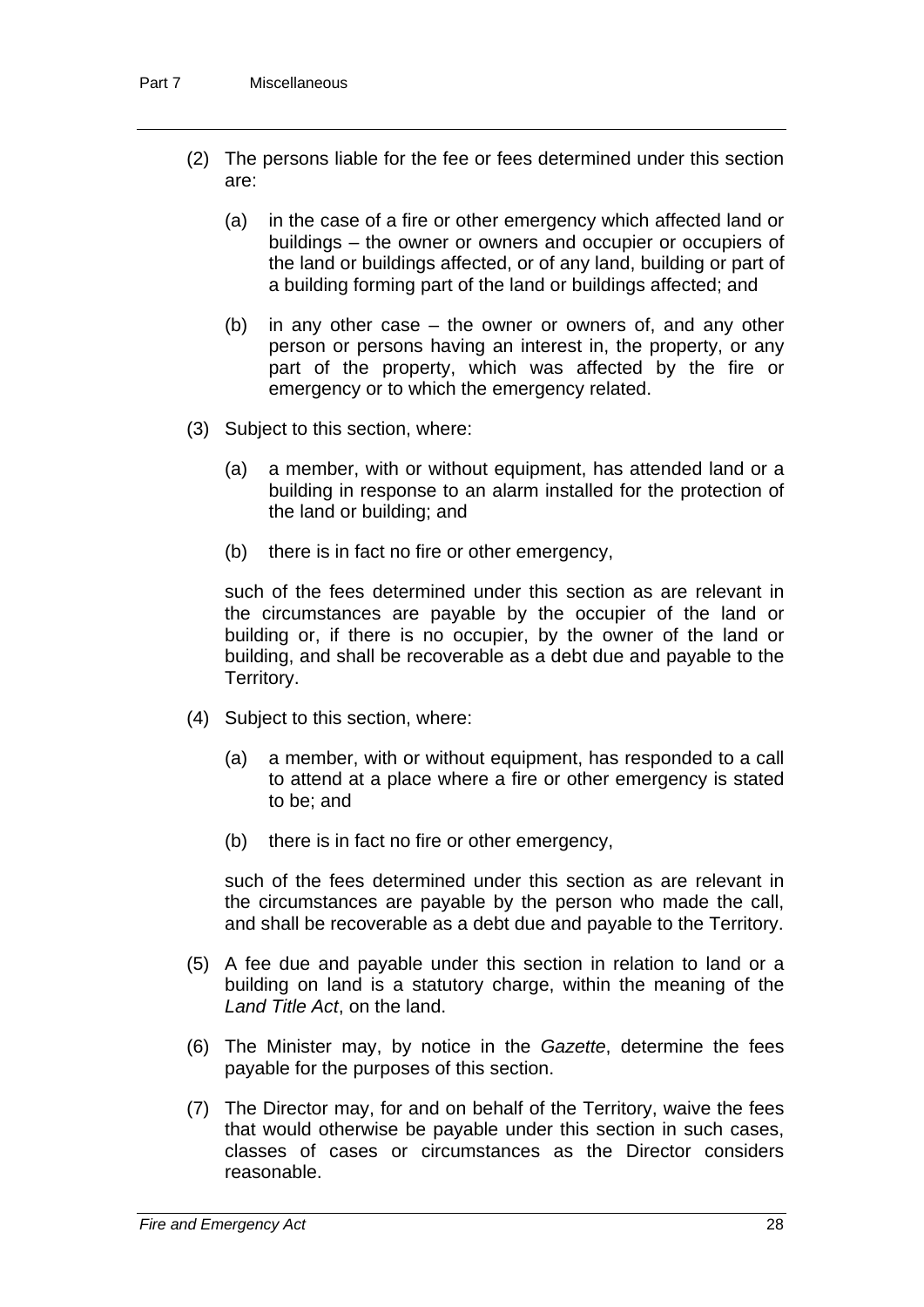#### <span id="page-31-0"></span>**44 Commissioned ranks**

The Administrator may issue his or her commission to a member appointed or promoted to a prescribed rank or a rank above a prescribed rank, whether the appointment or promotion was made before or after the commencement of this Act.

#### <span id="page-31-1"></span>**45 Fire and Rescue Service Gazette**

The Director may authorise the publication of a document to be known as the *Fire and Rescue Service Gazette* containing such orders, instructions, determinations, directions, notices and other things as the Director thinks fit.

#### <span id="page-31-2"></span>**46 Service of notices**

A notice or other document required or permitted to be served on a person under this Act may be served:

- (a) by delivering it to the person;
- (b) by posting it to the person's last-known place of business or residence;
- (c) by leaving it at the person's last-known place of business or residence with a person who is apparently over the age of 16 years and living or working there; or
- (d) in the case of a corporation, by delivering or posting it to its registered office in the Territory or otherwise as provided by the Corporations Act 2001.

#### <span id="page-31-3"></span>**47 Protection of members**

An action or proceeding shall not be brought against a member to recover damages in respect of damage to property or injury to a person arising out of anything done or omitted to be done by the member in good faith in the exercise of a power of the performance of a function under this Act or the Regulations or done or omitted by the member in good faith in the purported exercise of a power or the performance of a function under this Act or the Regulations.

#### <span id="page-31-4"></span>**48 Liability of person for fire lit by agent or employee**

Where a person commits an offence against this Act in respect of the lighting of a fire as an agent or employee of another person, that other person may be prosecuted and found guilty of the offence unless it is proved that the agent or employee was acting contrary to instructions and the other person could not have prevented the commission of the offence by exercising reasonable supervision.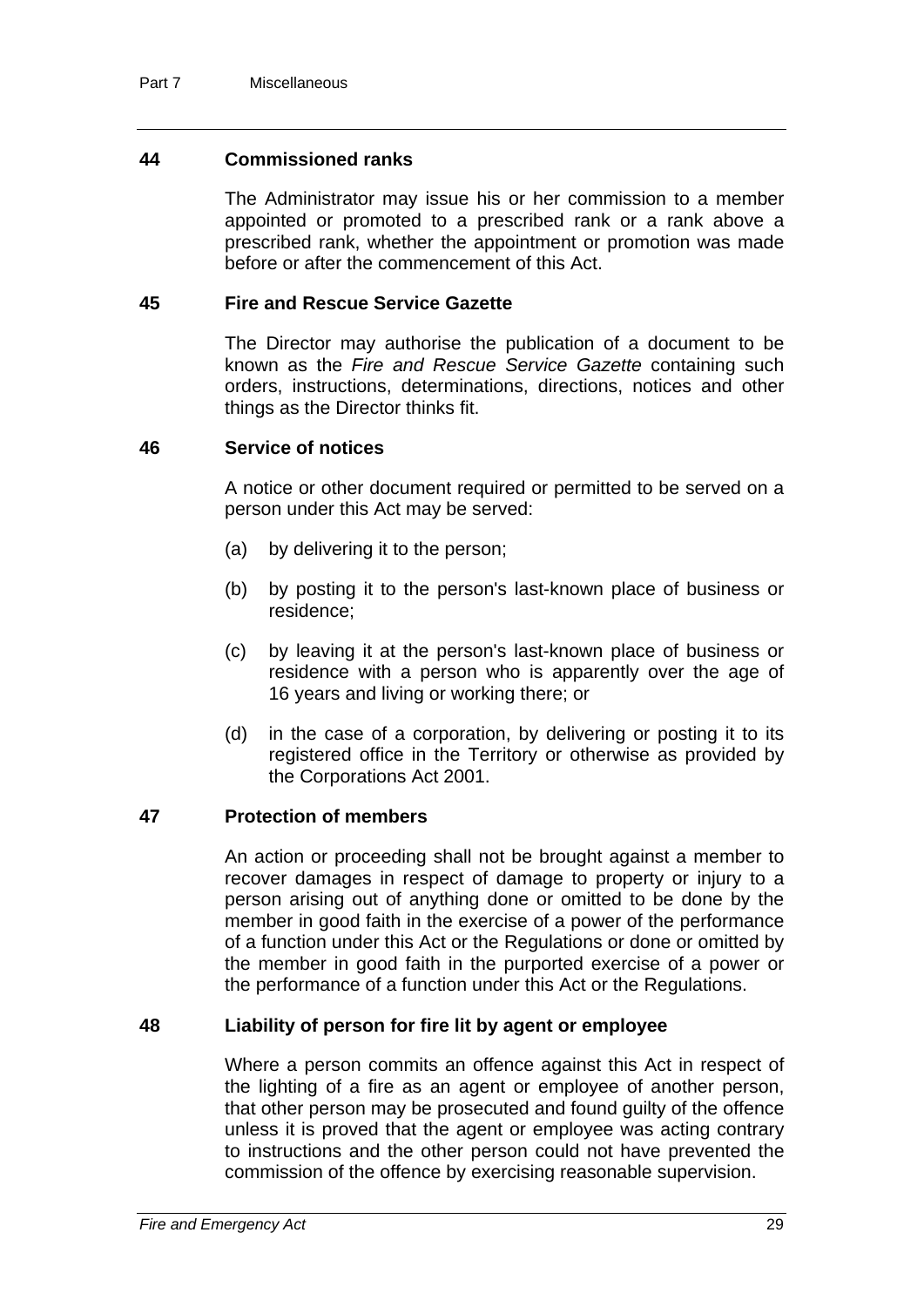#### <span id="page-32-0"></span>**49 Liability of directors**

Where a corporation is convicted of an offence against this Act, each person who, at the time of the commission of the offence, was a director of the corporation shall be guilty of the offence and punishable as if the offence had been committed by a person other than the corporation, unless the person proves that the offence was committed without the person's knowledge or that the person took reasonable steps to prevent the commission of the offence.

#### <span id="page-32-1"></span>**50 Evidence in proceedings**

- (1) In proceedings in respect of an offence against this Act, a certificate purporting to be signed by the Director to the effect that, on a date specified in the certificate:
	- (a) a permit was or was not in force;
	- (b) a fire ban day was or was not in force in respect of an emergency response area;
	- (c) a notice required to be served under this Act was or was not served;
	- (d) a place specified in the certificate was or was not in an emergency response area; or
	- (e) a person was or was not a member,

is, in the absence of proof to the contrary, evidence of the matter stated in the certificate.

#### <span id="page-32-2"></span>**51 Commencement of prosecutions**

- (1) A prosecution for an offence against this Act shall not be commenced except by the Director or an authorised person.
- (2) An averment in a complaint that a person is an authorised person is evidence that the person is an authorised person for the purposes of subsection (1).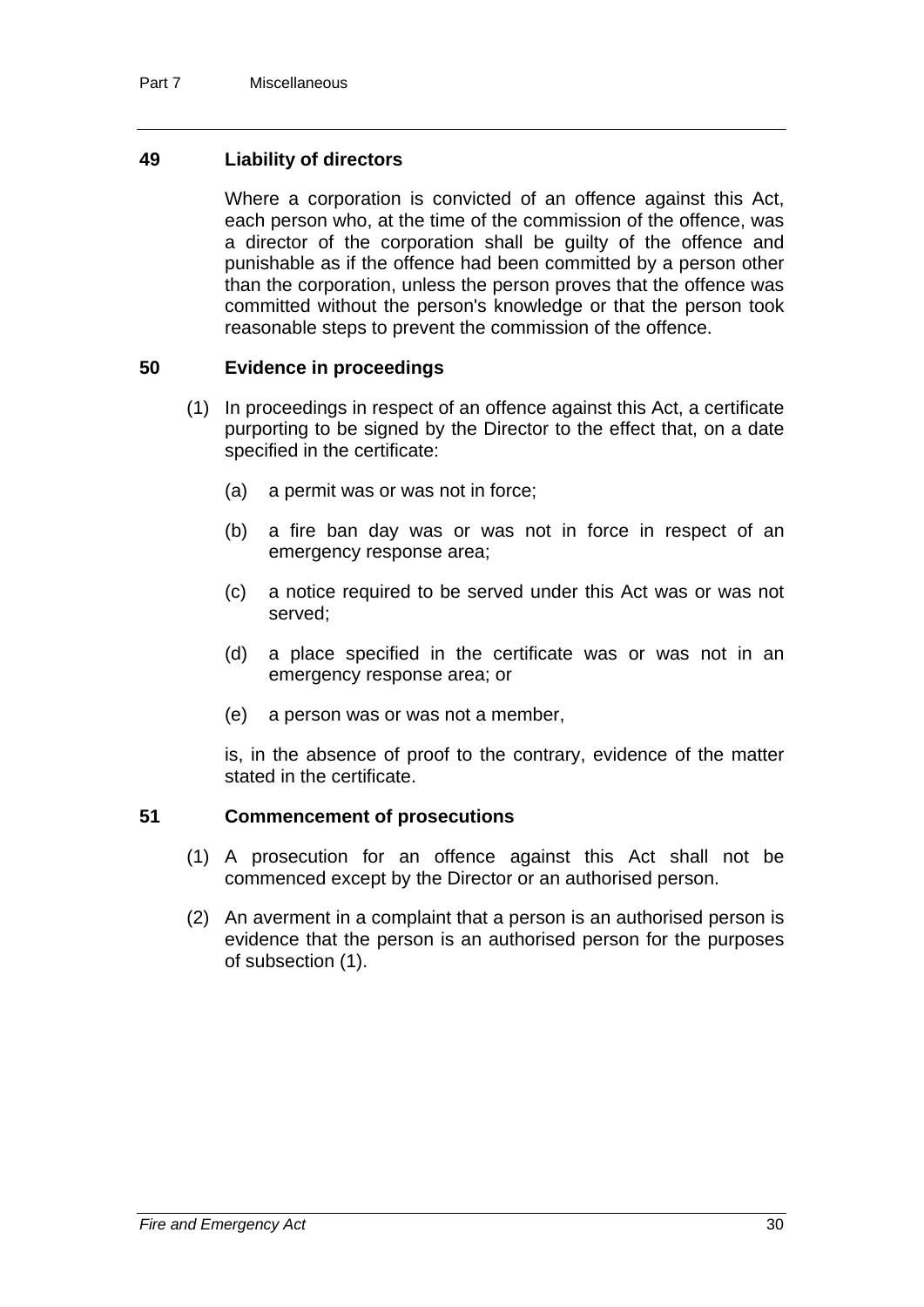#### <span id="page-33-0"></span>**52 General penalty**

A person who contravenes or fails to comply with a provision of this Act for which no penalty is provided other than by this section, is guilty of an offence.

Penalty: In the case of an individual – 100 penalty units or imprisonment for 2 years.

In the case of a corporation  $-500$  penalty units.

#### <span id="page-33-1"></span>**53 Continuing offences**

Where a person is convicted of an offence against this Act or the Regulations, the person is guilty of a further offence if the offence continues after the conviction and is punishable, on conviction for the further offence, of a penalty not exceeding, in the case of an individual, 5 penalty units, and, in the case of a corporation, 50 penalty units, for each day during which the offence continues.

#### <span id="page-33-2"></span>**54 Regulations**

- (1) The Administrator may make regulations not inconsistent with this Act, prescribing all matters:
	- (a) required or permitted by this Act to be prescribed; or
	- (b) necessary or convenient to be prescribed for carrying out or giving effect to this Act.
- (2) Without limiting the generality of subsection (1), the Regulations may provide for:
	- (a) matters relevant or incidental to fire safety and prevention on land, buildings, vehicles, or vessels, and appropriate to the training or education of persons and the community;
	- (b) measures necessary for ensuring effective fire safety in building structures;
	- (c) measures for minimising the danger of fires and other emergencies;
	- (d) measures for the protection of land, buildings, vehicles, vessels and persons from fires and other emergencies;
	- (e) measures for handling flammable or combustible material and the manner of stacking, storing and keeping it;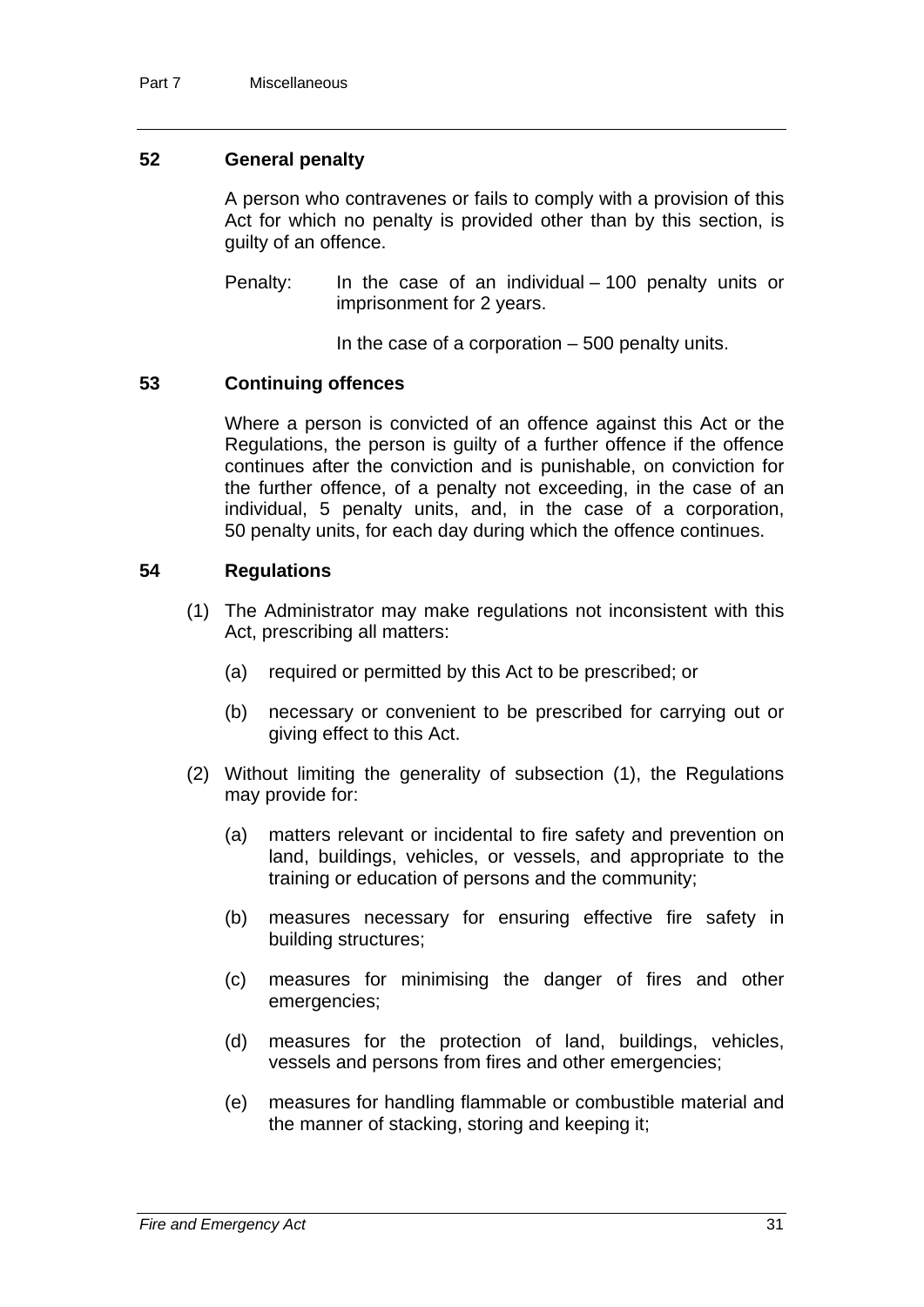- (f) matters incidental to administration and control of fire and emergency response groups;
- (g) the payment of a prescribed amount in lieu of a penalty which may otherwise be imposed for an offence against this Act or the Regulations;
- (h) the service of notices on persons alleged to have infringed this Act and particulars to be included in such notices;
- (i) the withdrawal of a notice referred to in paragraph (h), whether or not a prescribed amount has been paid under the notice, for the purpose of prosecuting a person for the alleged offence; or
- (j) offences, including regulatory offences, against the Regulations and the imposition of penalties, not exceeding 100 penalty units for a natural person or 500 penalty units for a body corporate, for breaches of the Regulations.
- (3) The Regulations may incorporate or adopt by reference the provisions of any document, standard, rule, specification or method formulated, issued, prescribed or published by any authority or body whether:
	- (a) wholly or partly or as amended by the Regulations;
	- (b) as formulated, issued, prescribed or published at the time the Regulations are made or at any time before then; or
	- (c) as amended after the making of the Regulations, but only where the Minister has published in the *Gazette* a notice that the particular amendment is to be incorporated in the Regulations.

#### <span id="page-34-0"></span>**55 Repeals**

The *Fire Service Act*, comprising Acts No. 29, 1983 and No. 14, 1988, is repealed.

#### <span id="page-34-1"></span>**56 Savings and transitional**

- (1) In this section, *repealed Act* means the *Fire Service Act* as repealed by section 55.
- (2) A person who was, immediately before the commencement of this Act, a member of the Fire Service, within the meaning of the repealed Act, shall, on that commencement, be a member of the Fire and Rescue Service as if appointed under this Act with the same rank or designation that the member held, or with an equivalent rank or designation to that held by the member, under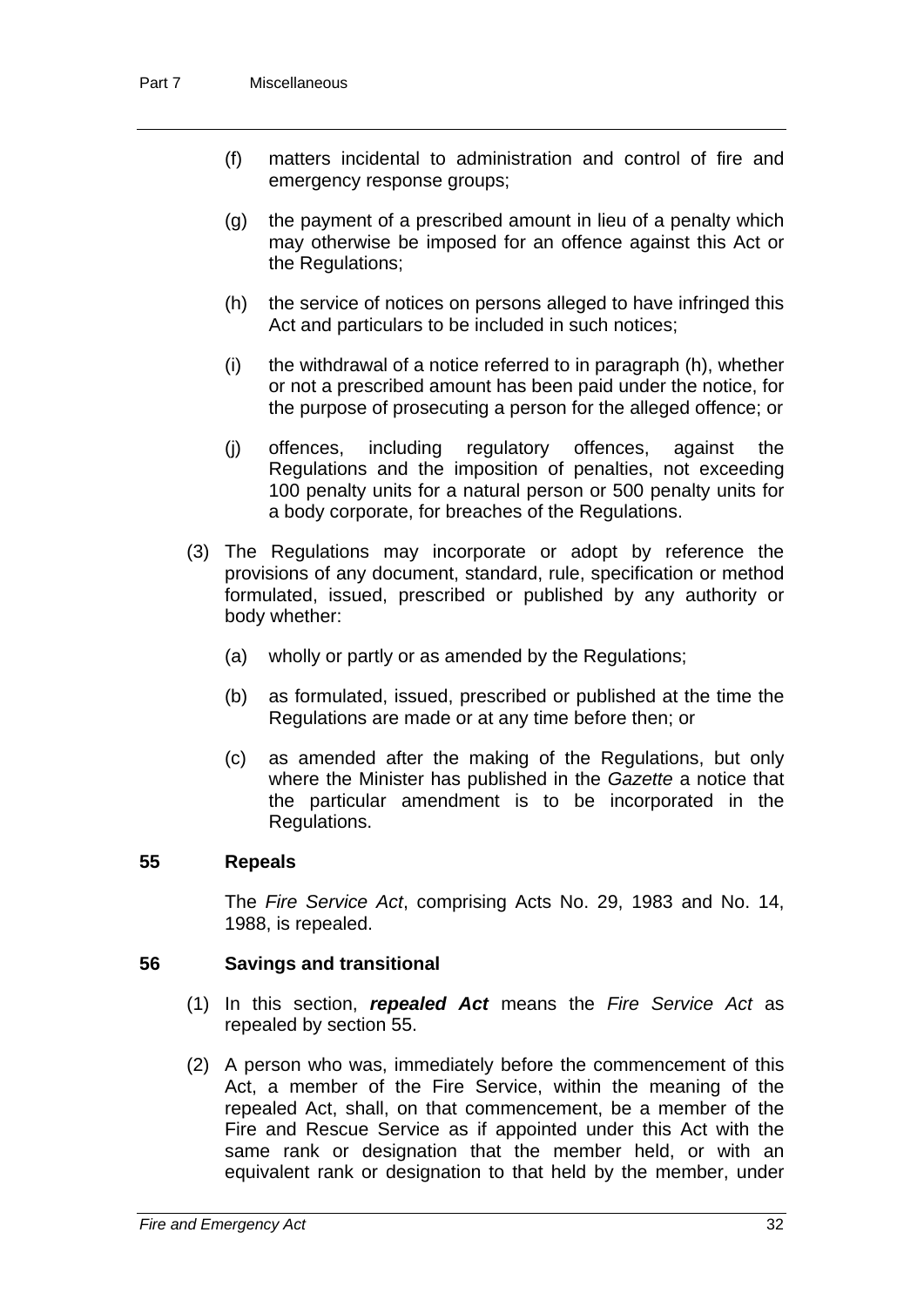the repealed Act.

- (3) A person who was, immediately before the commencement of this Act, an auxiliary member, within the meaning of the repealed Act, shall, on that commencement, be an auxiliary member as if appointed under this Act and shall be paid for his or her services in accordance with the scale of fees determined under the repealed Act until such time as a determination is made under this Act.
- (4) A person who was, immediately before the commencement of this Act, a volunteer member, within the meaning of the repealed Act, shall, on that commencement, be a volunteer member as if appointed under this Act.
- (5) The Commissioner of Police is, on the commencement of this Act, the Chief Executive Officer of the Fire and Rescue Service as if the person holding that office were appointed under section 19(2) of the *Public Sector Employment and Management Act* on that commencement and, in all other respects, that Act applies to and in relation to the Chief Executive Officer.
- (6) The person who was, immediately before the commencement of this Act, the Director or the Chief Fire Officer, within the meaning of the repealed Act, shall, on that commencement, be the Director and the Chief Fire Officer, respectively, of the Fire and Rescue Service.
- (7) A fire district determined under the repealed Act and in force immediately before the commencement of this Act shall, on that commencement, be an emergency response area as if declared under this Act.
- (8) Subject to this section, a volunteer fire brigade established under the repealed Act and existing immediately before the commencement of this Act shall, on that commencement, continue to exist as a volunteer fire brigade comprising the same volunteer members as if this Act had not come into operation.
- (9) A volunteer fire brigade referred to in subsection (8) shall, on the commencement of this Act, be deemed, for the purposes of the *Associations Incorporation Act*, to be an association incorporated under that Act and the Director may give directions to a member of the brigade to ensure that the provisions of that Act relating to the lodging of documents and other information are complied with.
- (10) The Director may declare a volunteer fire brigade referred to in subsection (8) or more than one of those volunteer fire brigades to be a fire and emergency response group.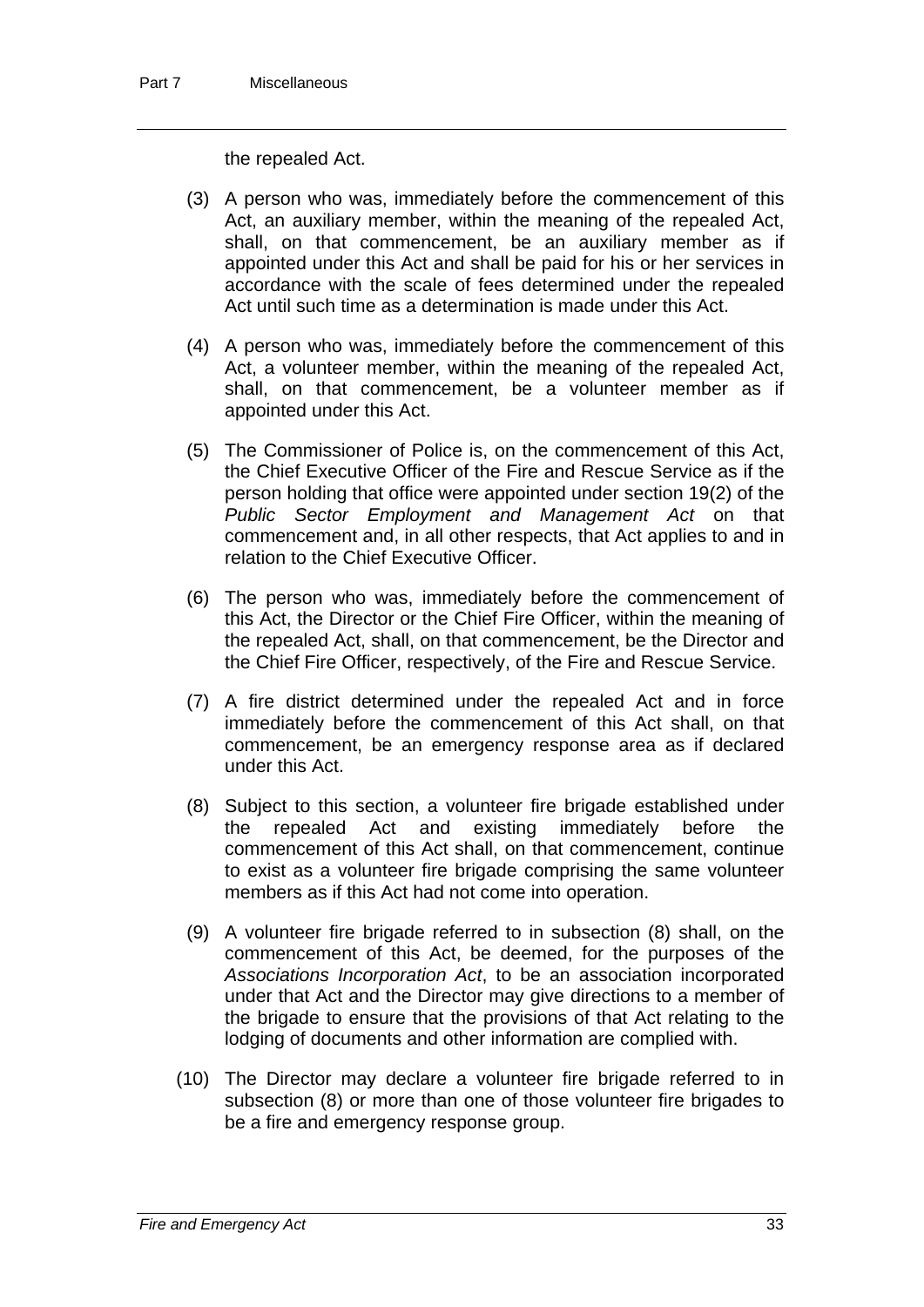- (11) Where the Director makes a declaration under subsection (10), Part 2 Division 2 (other than section 11(1)) applies to and in relation to the fire and emergency response group except that the power of the Minister under section 11(2) shall be exercised by the Director.
- (12) The Regulations made under the repealed Act and in force immediately before the commencement of this Act shall, on that commencement, continue in force as Regulations under this Act but may be amended or repealed by regulations made under this Act.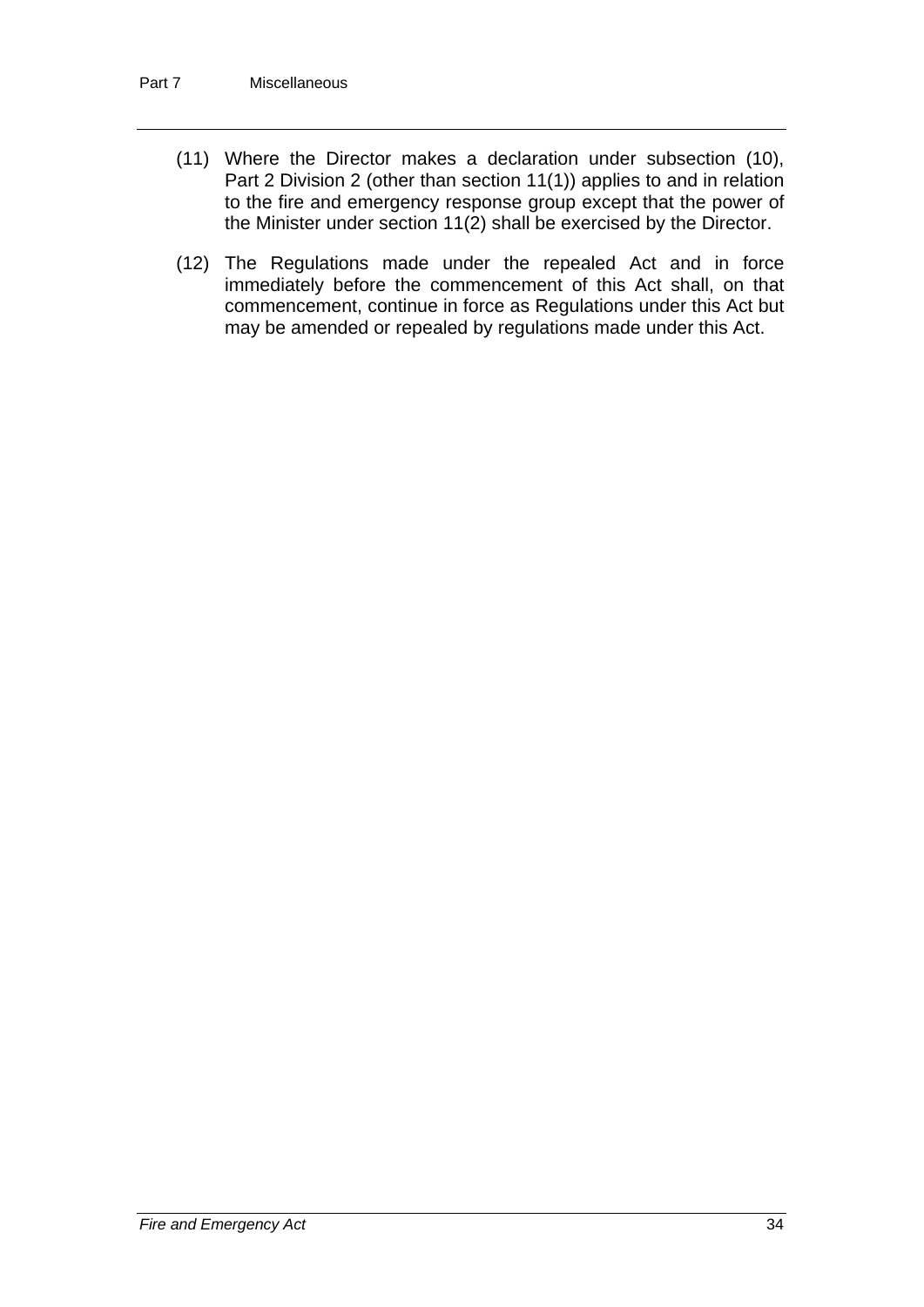#### **ENDNOTES**

**1 KEY**

Key to abbreviations

amd = amended od = order<br>
app = appendix **butch** on = omitted app = appendix om = om<br>bl = by-law bt = Part  $b\bar{b}$  = by-law **ch = Chapter r = regulation/rule in the clause of the clause of the clause of the clause of the clause of the clause of the clause of the clause of the clause of the clause of the clause of the clause of the clause of the cl = clause rem = remainder**<br>div = Division **rem = remainder** *renum* = renumb **exp = expires/expired rep = repealed**  f = forms s = section *Gaz* **=** *Gazette* **sch = Schedule hdg = heading solid solid solid state in the subdivision in the subdivision solid solid state subdivision lt = long title sub = substituted nc = not commenced** 

renum = renumbered **ins = inserted SL = Subordinate Legislation** 

# **2 LIST OF LEGISLATION**

# *Fire and Emergency Act 1996* **(Act No. 14, 1996)**

Assent date 19 April 1996<br>Commenced 1 May 1996 (

#### *Land Title (Consequential Amendments) Act 2000* **(Act No. 45, 2000)**

| Assent date | 12 September 2000                                         |
|-------------|-----------------------------------------------------------|
| Commenced   | 1 December 2000 (s 2, s 2 Land Title Act 2000 (Act No. 2, |
|             | 2000) and Gaz G38, 27 September 2000, p 2)                |

Commenced 1 May 1996 (*Gaz* S10, 1 May 1996)

#### *Corporations Reform (Consequential Amendments NT) Act 2001* **(Act No. 17, 2001)**

| Assent date | 29 June 2001                                                  |
|-------------|---------------------------------------------------------------|
| Commenced   | 15 July 2001 (s 2, s 2 Corporations Act 2001 (Cth Act No. 50, |
|             | 2001) and Cth Gaz S285, 13 July 2001)                         |

#### *Fire and Emergency Amendment Act 2004* **(Act No. 22, 2004)**

| Assent date | 28 April 2004                             |
|-------------|-------------------------------------------|
| Commenced   | 28 July 2004 (Gaz G30, 28 July 2004, p 2) |

#### *Statute Law Revision Act 2005* **(Act No. 44, 2005)**

| Assent date | 14 December 2005 |
|-------------|------------------|
| Commenced   | 14 December 2005 |

#### *Statute Law Revision Act 2007* **(Act No. 4, 2007)**

| Assent date | 8 March 2007 |
|-------------|--------------|
| Commenced   | 8 March 2007 |

#### *Fire and Emergency Legislation Amendment Act 2009* **(Act No. 39, 2009)**

| Assent date | 15 December 2009                                  |
|-------------|---------------------------------------------------|
| Commenced   | 24 February 2010 (Gaz G8, 24 February 2010, p 11) |